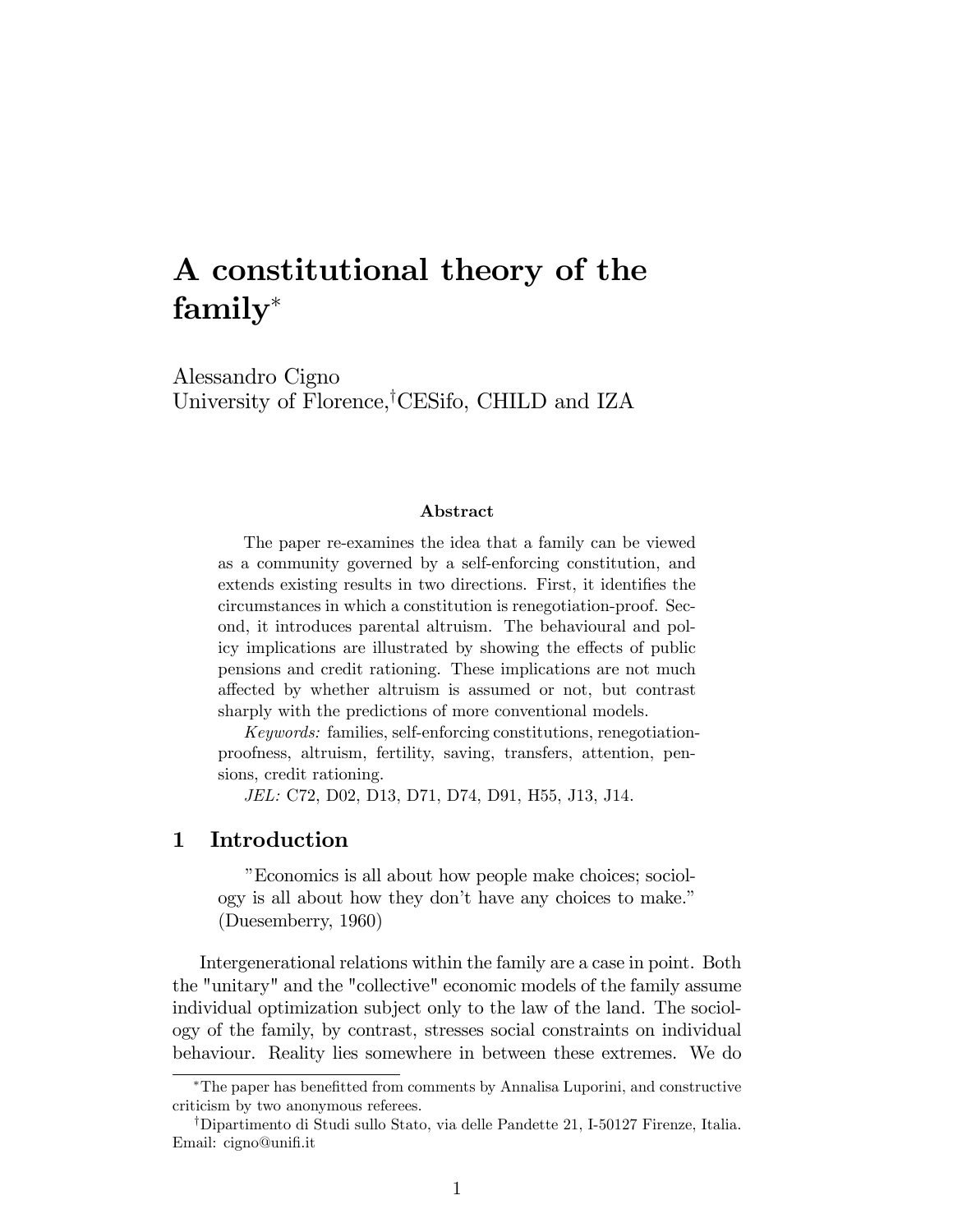make individual choices about all kinds of things, including fundamental ones such a whether to maintain a relationship with our parents, and whether to marry and have children. But, if we do not cut our inherited links, or if we forge new ones, we implicitly make commitments that impose constraints on the allocation of our time, and on the use of our money. The tools of modern economic analysis allow us to simultaneously model the determination of family rules, and the choice of individual behaviour given those rules. The constitutional branch of modern political economy does in fact tell us that it may be in the interest of all members of a community to agree Örst on a constitution, allowing them to safely renounce the dominant strategy in a prisoner's dilemma type of situation, and then to optimize individually subject to that constitution.

Although originally conceived with reference to city or nation states, the constitution concept can be applied also to smaller groupings, such as extended families. Building on Shubick's (1981) notion of a threat equilibrium, Cigno  $(1993)$  puts forward the idea of a "family constitution", and establishes conditions under which this is self-enforcing in the sense that it supports a subgame-perfect Nash equilibrium. This approach is very different from that of Guttmann (2001) and others, who start from the hypothesis that parents can somehow make their children altruistic towards them. Both approaches aim to explain why some adults support their elderly parents, but one takes preferences as given, the other assumes that preferences can be manipulated.

Rosati (1996) adds uncertainty to the basic model. Cigno and Rosati (2000) introduce personal services without a perfect market substitute. Anderberg and Balestrino (2003) introduce education. The present paper extends the analysis in three directions. First, it identifies circumstances in which a family constitution is renegotiation-proof. That is important, because a constitution worth its name cannot be changed at will. Second, it explores the implications of introducing the intuitively appealing notion that parents are altruistic towards their children. Third, it shows how the model's behavioural implications differ from those of more conventional theories, in particular how the existence of family constitutions affects individual responses to policy.

The following assumptions and conventions will be used throughout the paper. The life cycle consists of three periods, labelled  $t = 0, 1, 2$ . A person is said to be young in period 0, an adult in period 1, old in period 2. An adult can make money and have children. The young and the old can do neither. The young and the old are credit rationed, the former because they are not allowed to enter into legally binding contracts, the latter because they will not be around to pay back their debt, and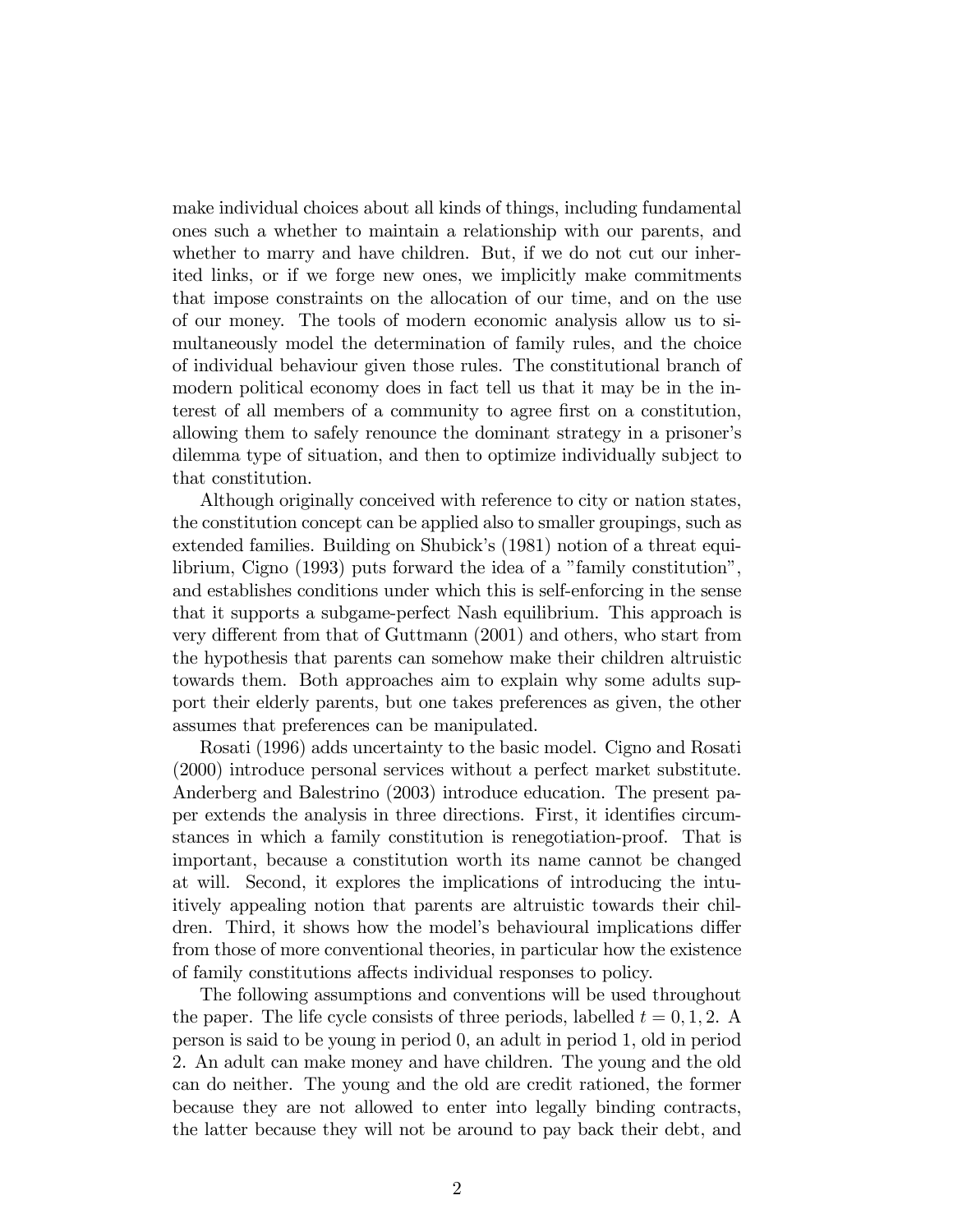will not allowed to leave a negative estate. To simplify matters, we shall reason as if reproduction occurred by parthenogenesis (hence the feminine gender), and suppose that, up to some physiological maximum, a woman can have as many children as she wants by bearing a fixed cost  $p$  for every birth. We further assume that, given the parameters of the decision problem, the physiological maximum is never binding. These widely used assumptions are clearly unrealistic, but do not affect the points at issue in the present paper.

At any given date, a family consists of individuals at different points of the life-cycle. These age differences are important, because they provide an opportunity for cooperation between members of the same family. Such an opportunity could arise also from differences of sex and other personal characteristics, but we assume those away to focus on intergenerational cooperation. Assuming that the economic environment is known with certainty and constant over time, we define a family constitution as a set of unwritten, typically unspoken, rules dictating (i) the minimum amount of money or personal services yielding the same utility, z, that an adult must transfer to each of her children, if she has any, and (ii) the minimum amount of money or personal services yielding the same utility,  $x$ , that the same adult must transfer to her parent, conditional on the latter having obeyed the rules. The conditionality attached to (ii) makes it in every adult's interest to punish transgressors. That is important, because only an adult can punish another adult. Neither the young nor the old have the means to do so.

The existence of a family constitution gives each adult a choice of two strategies. One is to go it alone in the market (defect). The other is to *comply* (cooperate). Let  $m_0$  be the sum of the money, and the money-equivalent of the personal services, that she gives each of her  $n$ children when they are young, and  $m_1$  the net amount she gives each of them when they become adults. A complier then faces the constraints

$$
nm_0 \geq nz \tag{1}
$$

and

$$
nm_1 \ge -nx,\tag{2}
$$

The first says that the complier cannot give a young child less than  $z$ . The second says that she cannot take more than  $x$  from each of her grown-up children.

## 2 The model with selfish agents

In the present section, we make the standard economist's assumption (to be relaxed in section 3) that individuals are selfish. To begin with,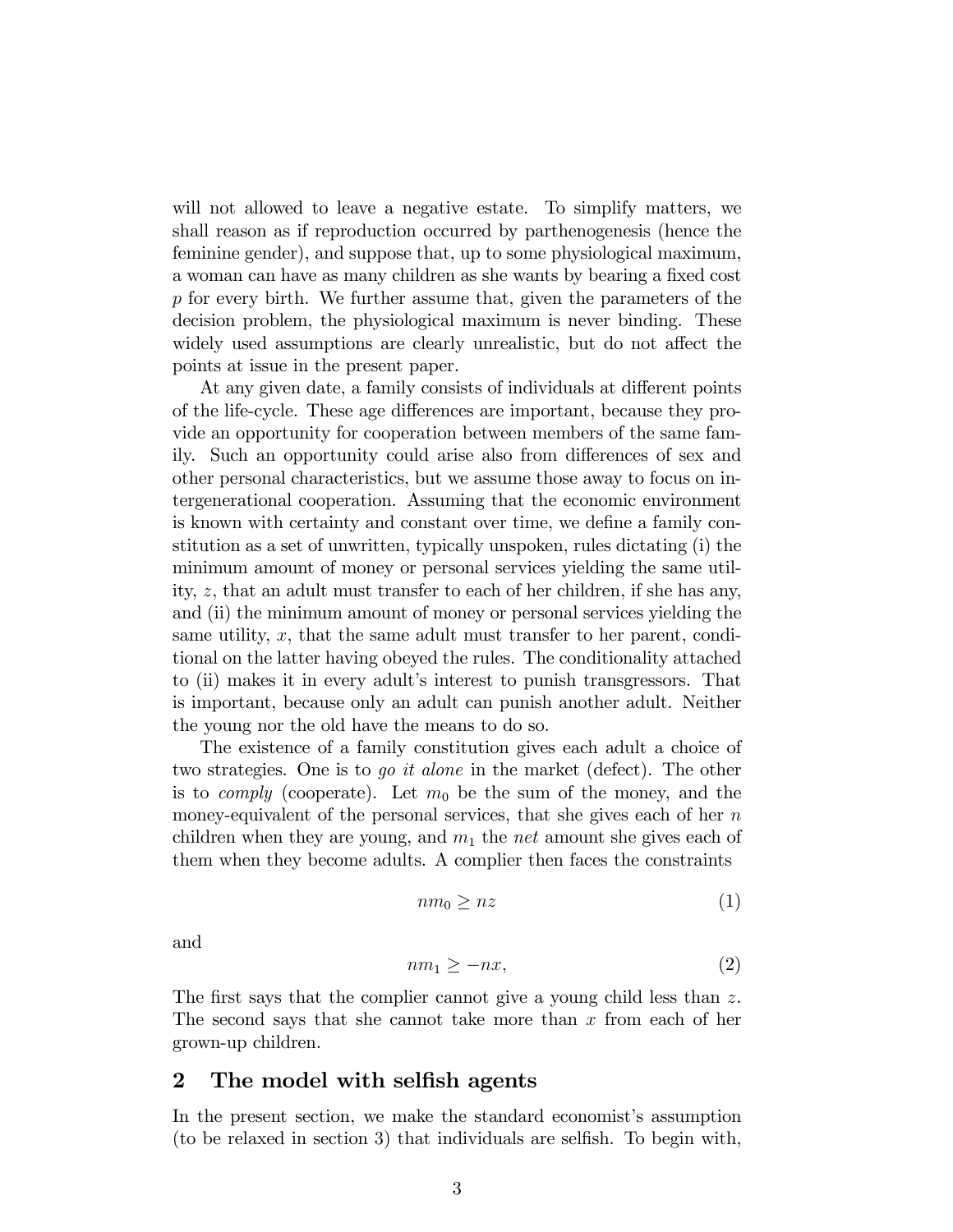we shall further assume that individuals derive utility only from market goods, and that the state of the world is known with certainty, and constant over time. Both these simplifying assumptions will be relaxed towards the end of the section.

A person's lifetime utility is given by

$$
U = u_0(c_0) + u_1(c_1) + u_2(c_2), \qquad (3)
$$

where  $c_t$  is consumption in period t, and the functions  $u_i(.)$  are increasing and concave, with  $u'_{i}(0) = \infty$ .

#### 2.1 Go-it-aloners

Will a selfish go-it-aloner have children? Since births are costly, and any children the agent might have would give her nothing when she gets old, she will have no children. For an adult with income  $y$ , the pay-off of going it alone is then

$$
v(r, y) = \max_{s} u_1 (y - s) + u_2 (rs),
$$

where  $r$  denotes the interest factor, and  $s$  is money saved. Since saving is the only means of providing for old-age consumption, s will never be negative.

As in standard life-cycle theory, go-it-aloners will then equate the marginal rate of substitution of present for future consumption to the interest factor,

$$
\frac{u_1'(y-s)}{u_2'(rs)} = r.
$$
 (4)

The effects of small changes in  $(r, y)$  on the pay-off of the strategy are

$$
v_r(r, y) = su'_2(rs), \ v_y(r, y) = u'_1(y - s), \tag{5}
$$

both positive.

#### 2.2 Compliers

Compliers will have children, or there would be no point in complying. As they confidently expect to get filial support in old age, compliers may want to borrow from the market. That however, they are not allowed to do, because an entitlement arising from an informal arrangement like a family constitution is not legally transferable, and cannot thus be used as collateral.<sup>1</sup> Therefore,

$$
s \geq 0,\tag{6}
$$

<sup>&</sup>lt;sup>1</sup>Nothing of substance changes if we assume, instead, that they face a positive credit ration, lower than the cost of a child.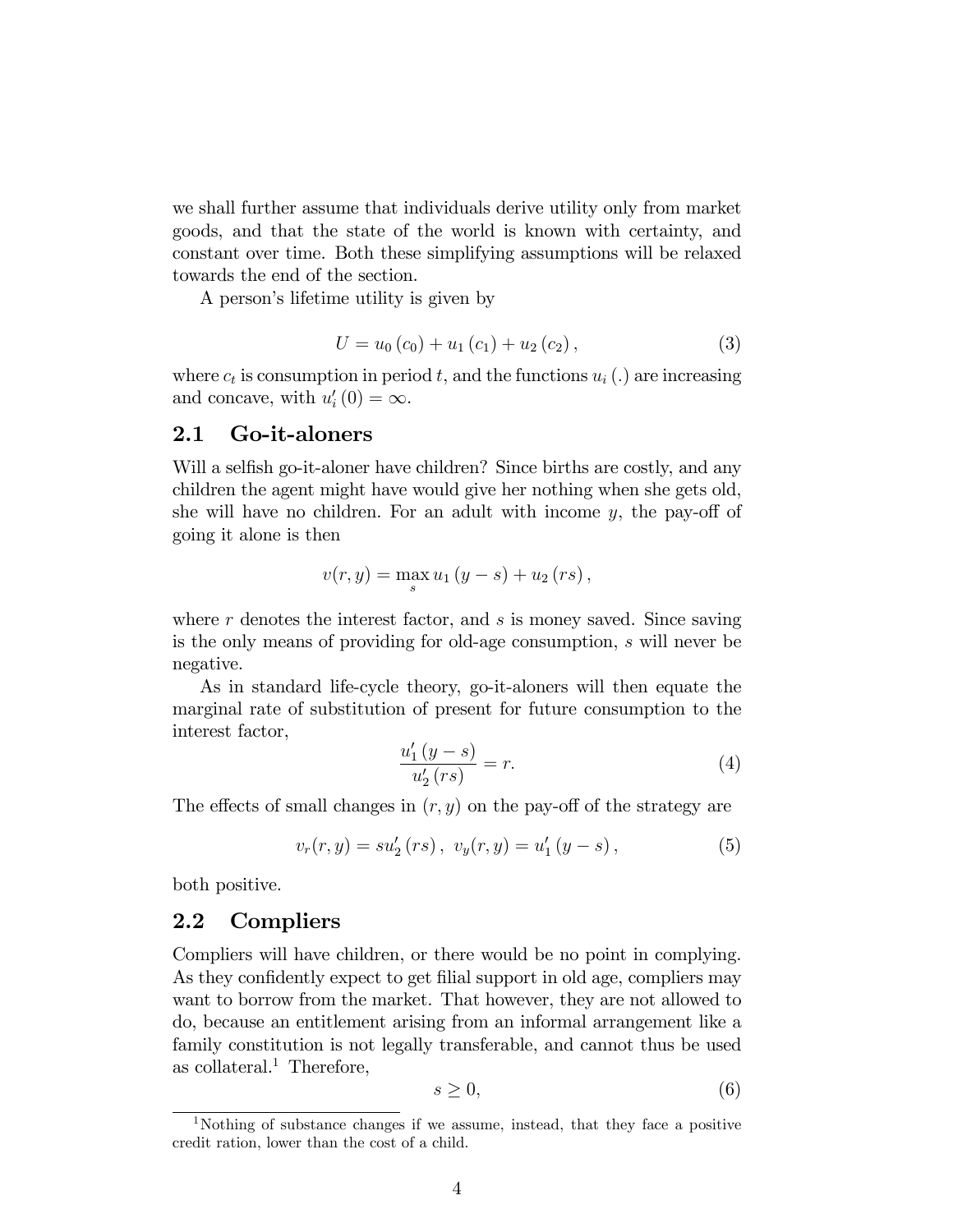On the other hand, for reasons that will become apparent in a moment, selfish compliers have no interest in lending. Therefore,  $(6)$  will hold as an equation. Since selfish compliers do not make presents any more than selfish go-it-aloners do,  $(1)$  and  $(2)$  will hold as equations too.

If the children also comply, the pay-off for an agent with income  $y$  of complying with a constitution that prescribes  $(x, z)$  is

$$
v^{*}(p, x, y, z) = \max_{n} u_{1}(y - x - (p + z) n) + u_{2}(nx).
$$

The agent's choice of  $n$  satisfies

$$
\frac{u_1'(y - x - (p + z) n)}{u_2'(nx)} = \frac{x}{p + z}.
$$
 (7)

Notice that the agent's marginal rate of substitution is equated to the marginal return of money spent on children. There is nothing to ensure that it will be also to the interest factor as in the go-it-alonerís case.

The effects of small changes in  $(p, x, y, z)$  on the pay-off of complying are

$$
v_x^*(p, x, y, z) = -u'_1 (y - x - (p + z) n) + n u'_2 (nx), \qquad (8)
$$

$$
v_y^*(p, x, y, z) = u'_1 (y - x - (p + z) n), \qquad (9)
$$

$$
v_z^*(p, x, y, z) = -nu'_1 (y - x - (p + z) n), \qquad (10)
$$

$$
v_p^*(p, x, y, z) = -nu'_1 (y - x - (p + z) n).
$$
 (11)

Those of  $p$  and  $z$  are clearly negative. That of  $y$  is clearly positive. That of  $x$  is negative or positive according to whether the marginal rate of marginal substitution is higher or lower than  $n$ .

## 2.3 Self-enforcing family constitutions

Suppose that all (present and future) members of the same family are identical. Provided that

$$
v^*(p, x, y, z) \ge v(r, y), \tag{12}
$$

complying with a family constitution that prescribes  $(x, z)$  is then the best response to every other member of the family doing the same. The set of "comply" strategies (one for each member of the family) is thus a Nash equilibrium. Since complying implies threatening one's own parent of punishment if she does not comply too, and since the threat is credible, because carrying it out is in the interest of the person making it, the equilibrium is sub-game perfect. In equilibrium, the threat is never carried out because everybody complies.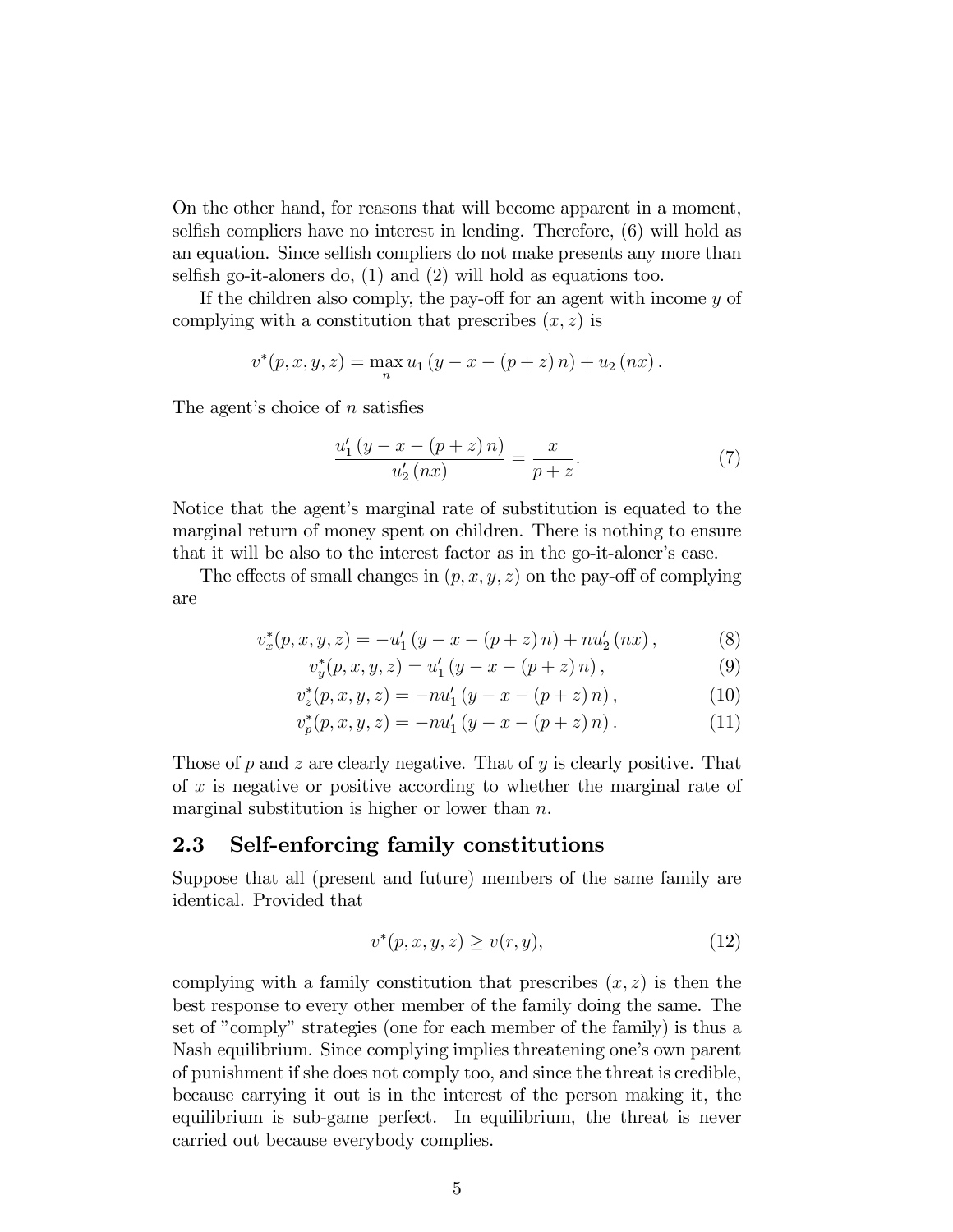For a complier, having a child is a form of investment, costing  $(p + z)$ now, and yielding (in equilibrium)  $x$  when she gets old. Since a complier must satisfy (2) irrespective of how many children she chooses to have, a necessary condition for (12) to be true is that

$$
\frac{x}{p+z} > r.
$$
\n(13)

Otherwise, there would be no way to recover the fixed cost of complying. That is indeed why a complier has no interest in saving.

Figure 1 illustrates the properties of the set of constitutions that can be supported by a sub-game perfect Nash equilibrium. The set consists of all the  $(x, z)$  pairs that satisfy (12) given  $(p, r, y)$ . Since young children cannot make transfers, z cannot be negative. It can be zero, however, because adults would be happy to subscribe to a constitution that does not oblige them to spend more than  $p$  for each of their children. On the other hand, adults would not countenance a constitution that did not entitle them to receive transfers from the same children in the next period. Therefore, all points of the set satisfy

$$
z \ge 0, \ x > 0.
$$

The slope of the line segment joining  $(-p, 0)$  to any point in the set is the marginal return to children implicit in the constitution represented by that point. The constitution with the highest marginal return is the one represented by point  $(0, x^m)$ .

The boundary of the set (the heavy line in Figure 1) is the locus of the  $(x, z)$  pairs that satisfy (12) as an equation. In view of  $(8) - (10)$ , the slope of the boundary is given by

$$
\frac{dz}{dx} = \frac{u_2'(xn)}{u_1'(y-x-(p+z)n)} - \frac{1}{n}.\tag{14}
$$

Since

$$
\frac{d^2z}{d\left(x\right)^2} = \frac{nu_1' u_2'' + u_1'' u_2'}{\left(u_1'\right)^2} \tag{15}
$$

is clearly negative, z is maximized at the point  $(z^*, x^*)$ , where (14) is equal to zero. In view of (7), this implies

$$
n = \frac{x}{p+z}.\tag{16}
$$

Although  $v_y$  and  $v_y^*$  are both positive in view of (5) and (9), a rise in  $y$  would shift the boundary outwards, because the marginal rate of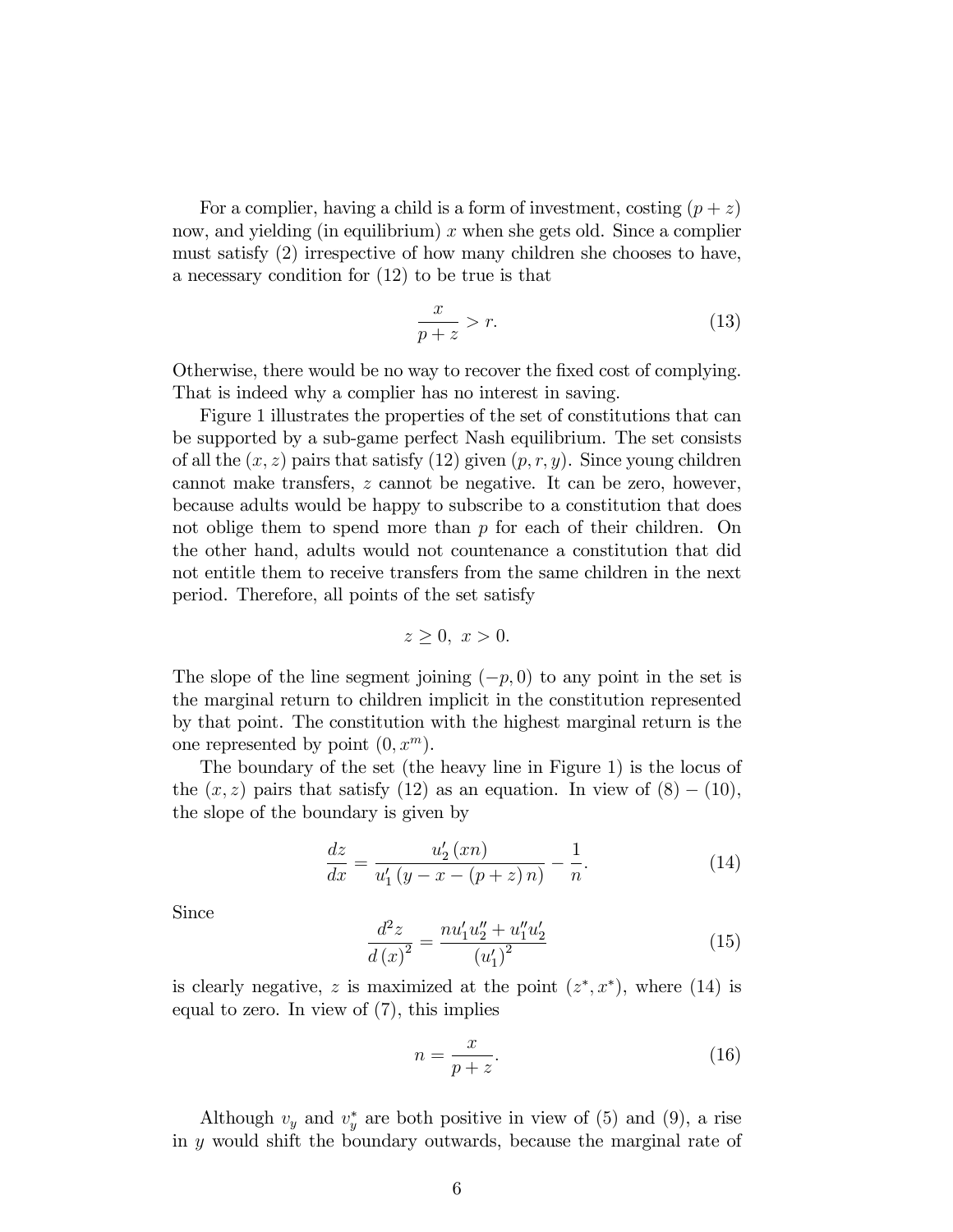

**Figure 1: The Nash-frontier and the renegotiation-proof family constitution.**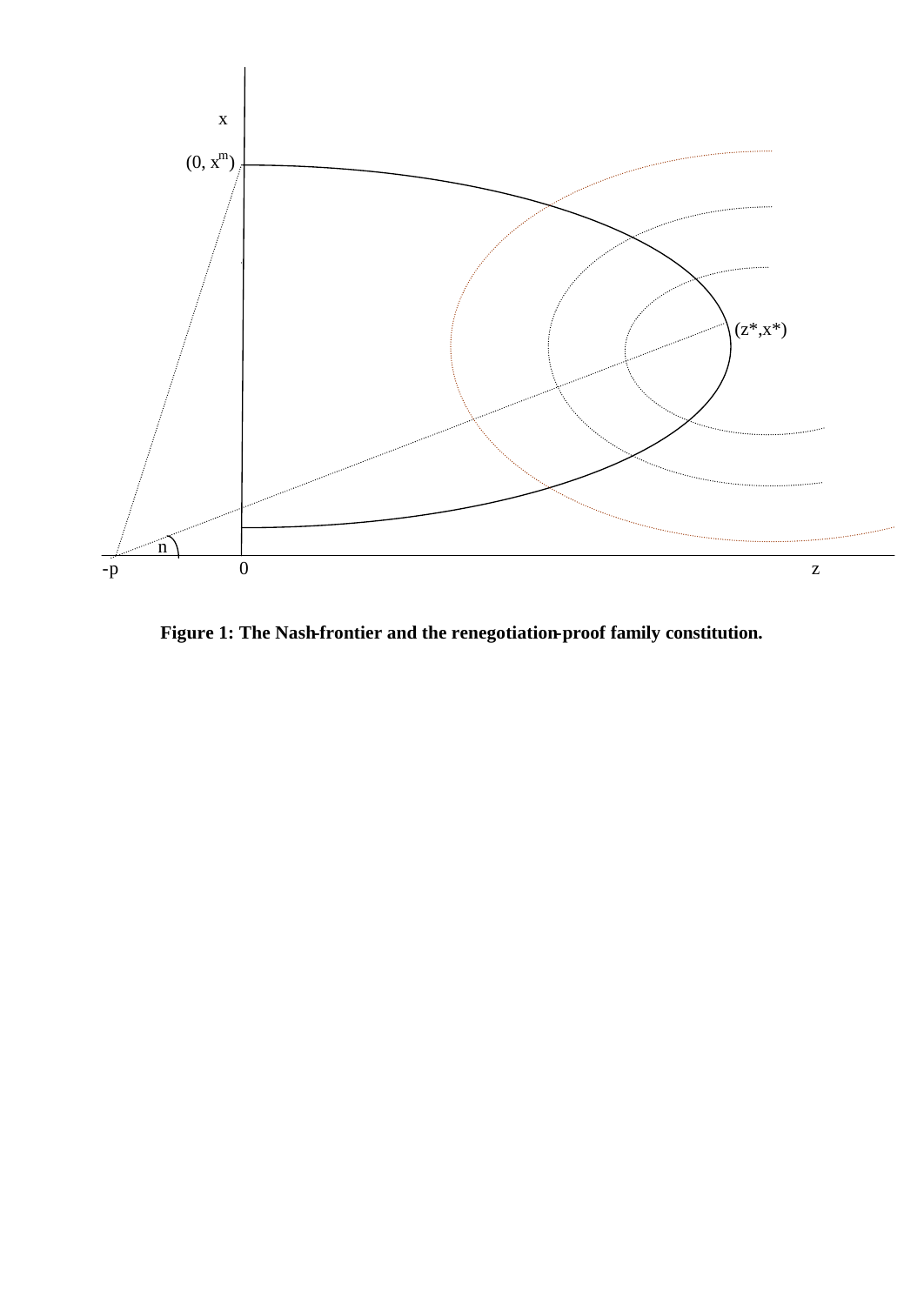substitution is higher for compliers than for go-it-aloners in view of (4),  $(7)$  and  $(13)$ . By contrast, a rise in p or r would shift the boundary inwards, because  $v_p^*$  is negative in view of (11), and  $v_r$  positive in view of  $(5)$ . The probability of complying is thus increasing in y, and decreasing in  $p$  and  $r$ .

#### 2.4 Renegotiation-proof family constitutions

We have seen that a constitution satisfying (12) is self-enforcing in the limited sense that it is in every family member's interest to obey it, and have it obeyed. Given, however, that an infinite number of constitutions may have that property, what is there to stop every generation re-writing the rules to its own advantage? A constitution worth its name must not be amendable unless unforeseen circumstances make it unviable. In this section, we adapt the renegotiation-proofness concept developed by Bernheim and Ray (1989), and Maskin and Farrell (1989). In those papers, the players are always the same, and the constitution is thus supposed to regulate the way an individual behaves towards his contemporaries. Here, by contrast, the players change at each round, and the constitution is supposed to regulate the way present adults behave towards past and future ones.

Any generation can propose a new constitution. Will subsequent ones take any notice? Not if the old constitution (i) satisfies  $(12)$ , and  $(ii)$ is not Pareto-dominated by any other constitution also satisfying (12). If the existing constitution is undominated, the only way a person can o§er her children a better deal, and not loose in the bargain, is in fact to pay her parent less than the existing constitution requires  $-\text{in other}$ words, to default on the existing constitution. But that makes her liable to punishment at the hands of her own children, who will be better-off upholding the existing constitution, which entitles them to pay nothing to her, than acquiescing to the proposed new one. Once established, a constitution satisfying the double requirement of being a sub-game perfect Nash equilibrium, and undominated by any other constitution that is itself a sub-game perfect Nash equilibrium, is thus unamendable. Let us look at its properties.

Selfish adults are interested only in their own adult and old-age consumption. As their children are interested in their entire lifetime consumption stream, however, a family constitution is renegotiation-proof if it maximizes

$$
V(n, x, z) = u_0(z) + u_1 (y - x - (p + z) n) + u_2 (xn),
$$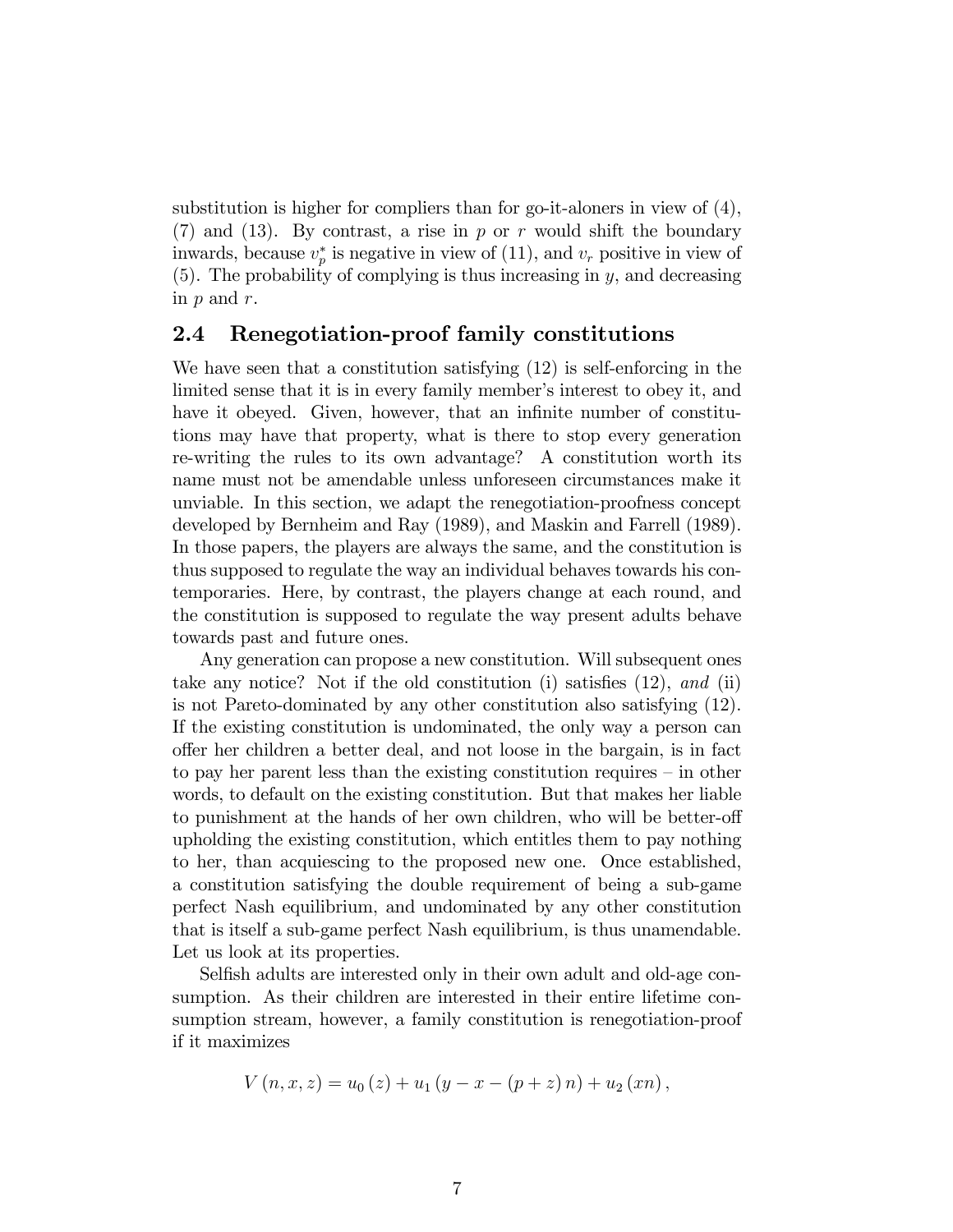subject to  $(12)$ . The first-order conditions are  $(16)$  and

$$
\frac{u'_0}{u'_1} = (1 + \lambda) n = (1 + \lambda) \frac{u'_1}{u'_2},
$$
\n(17)

where  $\lambda$  is the Lagrange-multiplier of (12).

If (12) is not binding ( $\lambda = 0$ ), the parent equates her marginal rate of substitution of adult for old-age consumption to her children's marginal rate of substitution of childhood for adult consumption. The common value of these marginal rates is equal to the number of children, hence to the marginal return of money spent on them. If (12) is binding  $(\lambda > 0)$ , the parent's marginal rate of substitution will still be set equal to the number of children, and thus to the marginal return of money spent on them, but lower than the childrenís marginal rate of substitution. In the first case, the renegotiation-proof constitution could be anywhere inside the Nash-frontier. In the second, it can only be at  $(x^*, z^*)$ , because that is the only point of the frontier satisfying (16). The only renegotiationproof constitution is in then the one that maximizes parental support for young children.

In Figure 1, the broken curves, with slope  $(u'_0 - u'_1 n) / (-u'_1 + u'_2 n)$ , are the contours of  $V(.)$ . The picture is drawn under the assumption that this function happens to reach a maximum just inside the Nash frontier, close to  $(z^*, x^*)$ . There is obviously no special reason why this should be the case. Since the Nash frontier shifts inwards as the interest rate rises, however, the probability that the solution is at, or close to,  $(z^*, x^*)$  increases with r. Notice that the constitution which maximizes the marginal return to children,  $(0, x^m)$ , can never be renegotiationproof.<sup>2</sup>

#### 2.5 Extensions: uncertainty and personal attention

We now consider two important extensions of the non-altruistic model, beginning with uncertainty. Were it possible to make constitutional prescriptions fully contingent, uncertainty would make no difference of substance to our story. Realistically assuming that drawing up a constitution accounting for all possible contingencies is prohibitively costly, however, investing in children will be risky. Assuming that it is riskier than investing in conventional assets, or that the two kinds of risk are uncorrelated, it may then be optimal for a complier to save and have

 $^{2}$ In a seminal paper, Browning (1975) makes the point that, since children do not vote, the pension system produced by a direct democracy will be larger than the one which maximizes the lifetime utility of the representative agent. At the family level, that is the same as saying that  $z$  will be set at zero, and  $x$  at the highest level compatible with Nash equilibrium. The role of a constitution is to prevent just that.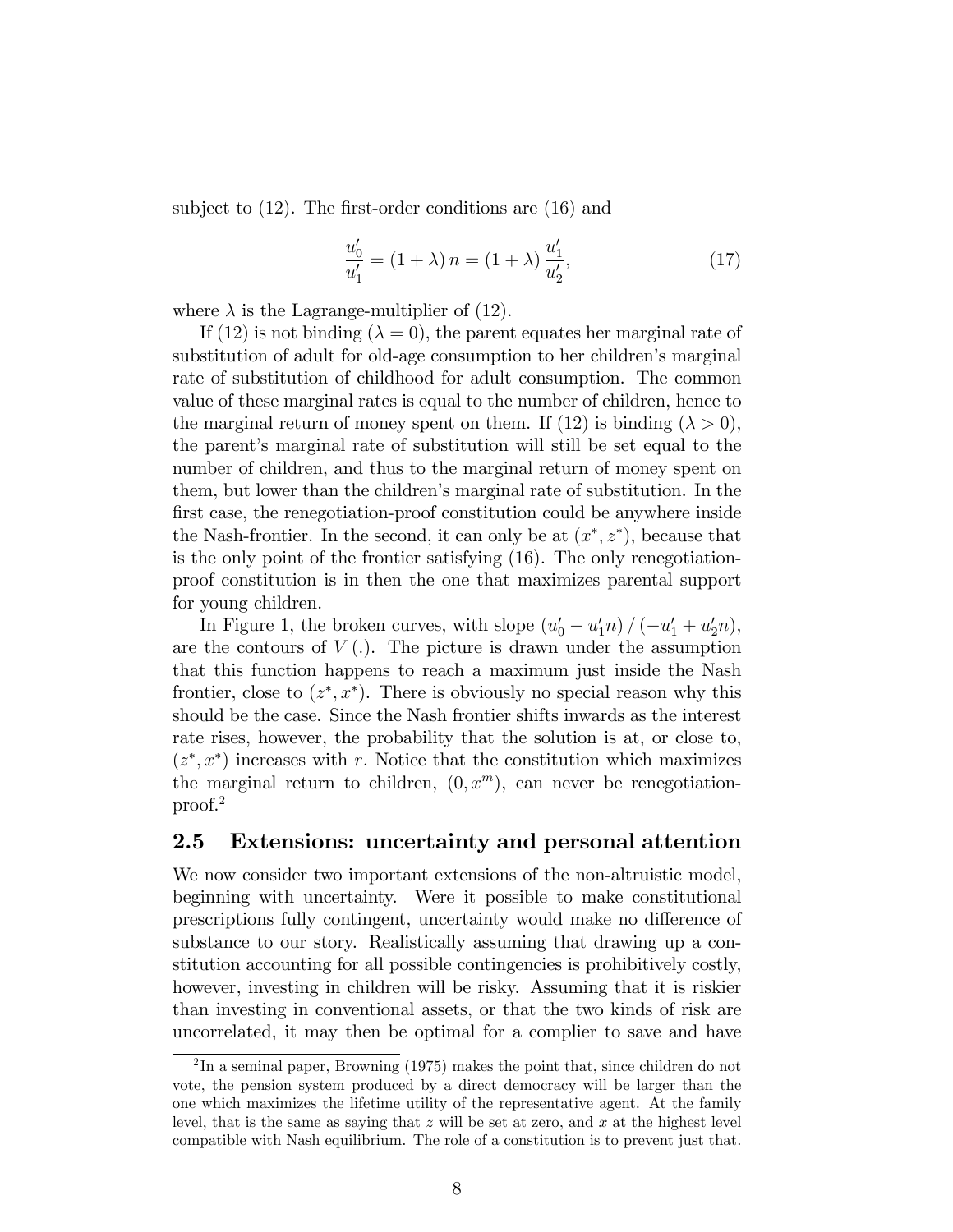children. In effects, uncertainty may thus induce agents to mix the comply and go-it-alone strategies. Apart from that, the predictions of the basic model remain unaltered.<sup>3</sup>

The other extension consists in allowing utility to depend only from market goods ("money"), but also on personal services ("attention") received from parents when the agent is young, children when she is old. For this to make any difference, it must also be true that money and attention are not perfect substitutes. The variable  $c_t$  is now to be interpreted as the money equivalent of goods consumed and attention received, rather than just consumption expenditure, in period t. Constraint (1) is similarly to be interpreted as saying that a young person is entitled to receive from her parent goods and attention yielding at least the same utility as a sum of money  $z$ , and  $(2)$  as saying that an old person is entitled to receive from each of her children goods and attention yielding at least the same utility as a sum of money  $x^4$ . As compliers will then give their elderly parent and young children the costminimizing combination of time and money, the enforceability condition (13) becomes easier to satisfy.

Introducing attention in the utility function has thus the effect of relaxing the Nash constraint, thereby raising the probability that an agent with given personal characteristics will comply. Intuitively, that is not only because complying is now less costly, but also and above all because the only way to get attention from one's own grown-up children is to comply. Another effect is that, as income is now endogenous, a wage rate rise need not shift the Nash frontier uniformly outwards as in the basic model. The frontier associated with a higher wage rate may now cross the one associated with a lower wage rate.

## 3 The model with altruistic agents

Introspection and casual observation suggests that parents may be altruistic towards their children. But, does altruism make a difference to the way people actually behave in the presence of self-enforcing family constitutions? If the answer were no, we could not tell whether a person observed making transfer to her mother and children is doing that out of her own good heart, or because it is in her own interest. If the answer were yes, would it still make sense to talk of self-enforcing constitutions? To answer these questions we introduce altruism as in Becker and Barro (1988). Like those authors, and many others after them, we thus assume that altruism flows from parents to children, not the other way round.

<sup>3</sup>Rosati (1996) demonstrates this for the case where the uncertainty concerns a child's survival to adult age.

<sup>&</sup>lt;sup>4</sup>See Cigno and Rosati  $(2000)$ .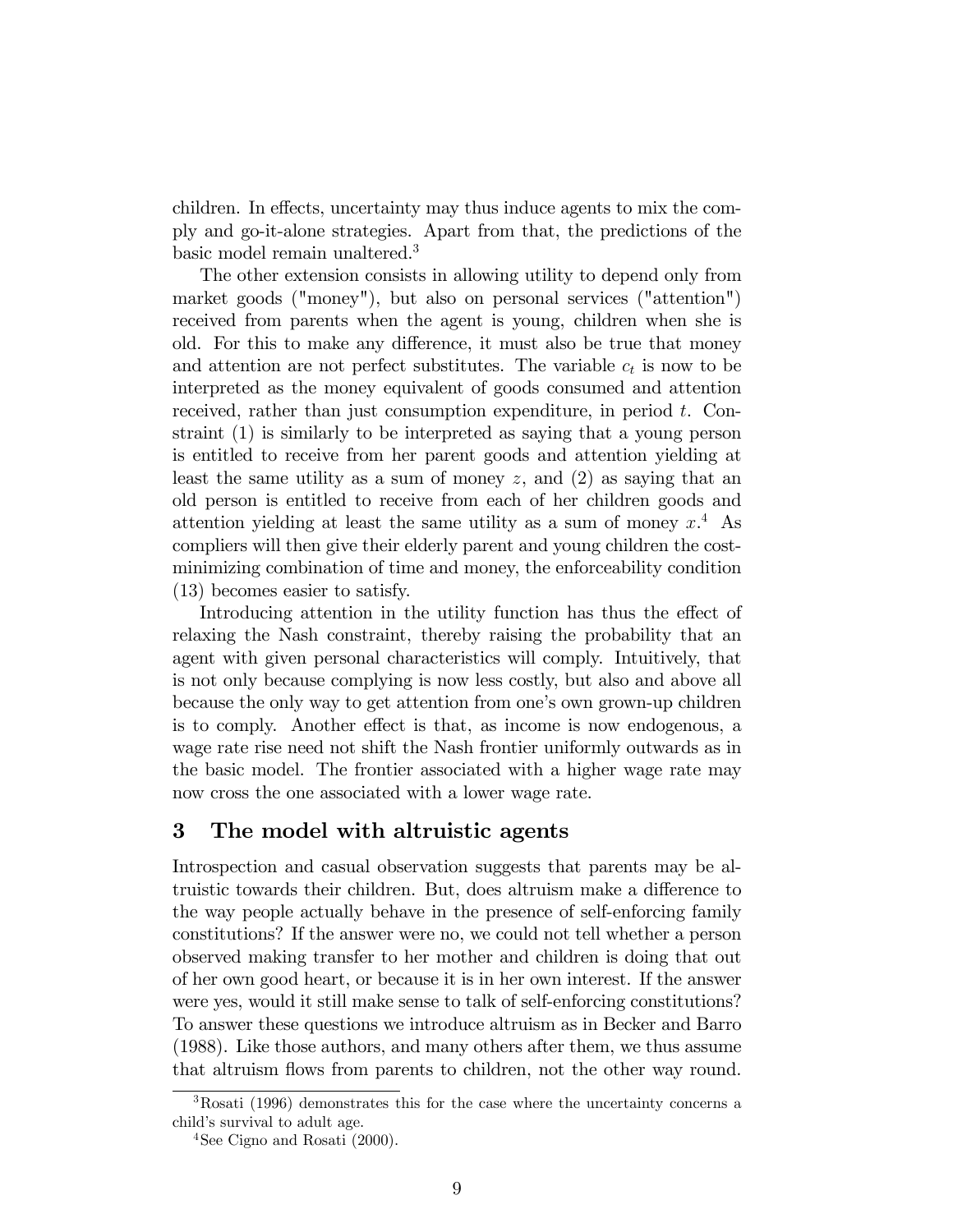This may seem rather extreme, but nothing of substance would change if we assumed, instead, that people are more altruistic towards their children, than towards their parents.

For simplicity of exposition, we revert to assuming certainty, and that parental and filial attention have perfect market substitutes. A person's lifetime utility is now taken to be given by

$$
U = u_0 (c_0) + u_1 (c_1) + u_2 (c_2) + \beta U^* (m_0, m_1) n, \ 0 < \beta < 1,
$$
 (18)

where  $U^*(m_0, m_1)$  stands for a child's lifetime utility maximized subject to the transfers  $(m_0, m_1)$  that she received from her parent. The function  $U^*$  (.) is increasing and concave. The parameter  $\beta$  is a measure of parental altruism.

#### 3.1 Altruistic go-it-aloners

Unlike a selfish one, an altruistic go-it-aloner may choose to have children, and to make transfers to them. As the children will not reciprocate when they become adult, and will not accept a negative bequest, the goit-aloner's choice of  $m_1$  must satisfy

$$
nm_1 \ge 0. \tag{19}
$$

As the agent cannot rely on her children for old-age support, s will still be positive as in the non-altruistic case. It thus remains true that a go-it-aloner cannot be credit rationed.

The pay-off to going it alone is now

$$
v(p,r,y) = \max_{(m_0, m_1, n, s)} u_1 (y + m_{-1} - s - (p + m_0) n) + u_2 (sr - nm_1)
$$
  
+ $\beta U^*(m_0, m_1) n$ , s.t. (19),

where  $m_{-1}$  is the amount (nonnegative like  $m_1$ ) that the agent inherited from her own parent.

The choice of  $(m_0, m_1, n, s)$  associated with this strategy satisfies

$$
\frac{u'_1(y + m_{-1} - s - (p + m_0) n)}{u'_2(sr - nm_1)} = r = \frac{\beta U_0^*}{\beta U_1^* + v}
$$
(20)

and

$$
\frac{\beta U^* (m_0, m_1)}{u'_1 (y + m_{-1} - s - (p + m_0) n)} = p + m_0 + \left(1 - \frac{v}{u'_2 (sr - nm_1)}\right) \frac{m_1}{r},\tag{21}
$$

where  $v$  is the Lagrange-multiplier of (19).

Condition (20) says that, if the agent is rich or altruistic enough  $(y+m_{-1}$  or  $\beta$  high enough) for (19) to be slack  $(v=0)$ , the parent's and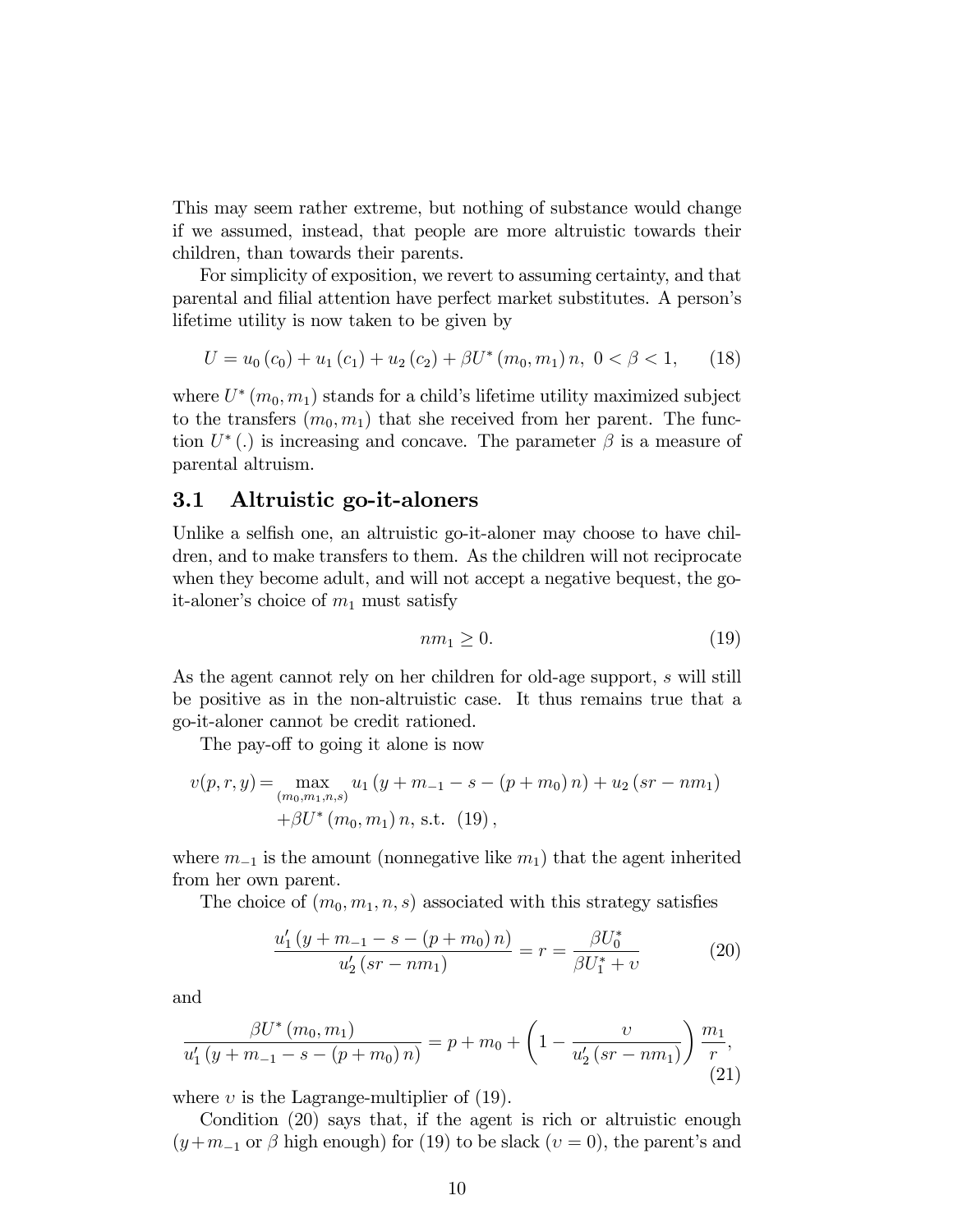childrenís marginal rates of substitution of present for future consumption will be equalized, and the common value of these two marginal rates set equal to the interest factor. If  $m_1$  is at a corner  $(v > 0)$ , the parent's marginal rate of substitution will still be equated to the interest factor, but the childrenís will be higher. Condition (21) tells us that, if (19) is slack, she will have children to the point where the marginal benefit,  $\beta U^*$  $\frac{dU^*}{u'_1}$ , equals to the marginal cost,  $\left(p+m_0+\frac{m_1}{r}\right)$  $\binom{n_1}{r}$ . Otherwise, she will have more.

The effects of small changes in  $(p, r, y)$  on the pay-off of going it alone are now

$$
v_p(p,r,y) = -nu'_1 (y + m_{-1} - s - (p + m_0) n), \qquad (22)
$$

$$
v_r(p, r, y) = su'_2 (sr - nm_1)
$$
 (23)

and

$$
v_y(p,r,y) = u'_1(y+m_{-1} - s - (p+m_0) n). \tag{24}
$$

Those of r and y have the same sign as in the non-altruistic model. That of p is clearly negative.

#### 3.2 Altruistic compliers

Unlike a selfish one, an altruistic complier may choose to give each of her children more than  $z$  when they are young, and accept less than  $x$  from each of them when they become adults. Indeed, an altruistic complier may choose to bequeath each child a sum larger than  $x$ , thus making  $m_1$  positive. Therefore, (1) need not hold as an equation as in the nonaltruistic model. The same applies, in principle, also to (2). If that were the case, however, the element of threat that makes a constitution sustainable as a sub-game perfect Nash equilibrium would be missing. For the constitution to be an effective restriction on behaviour,  $(2)$  must thus hold as an equation.

It remains true that an agent cannot borrow against transfers she expects to receive from her children when she gets old. We will show in a moment, however, that a complier may want to do some positive saving. Therefore, (6) is not necessarily a binding as in the model without altruism. For an altruistic agent, the pay-off of complying is

$$
v^*(p,r,x,y,z) = \max_{(m_0,n)} u_1 (y + m_{-1} - s - x - (p + m_0) n) + u_2 (sr + nx)
$$
  
+ $\beta U^*(m_0, -x) n$ , s.t. (1), (6).

The altruistic complier's choice of  $(m_0, n, s)$  satisfies

$$
u_1'(y - x - s + (p + m_0) n) = \beta U_0^* (m_0, -x) + \zeta
$$
 (25)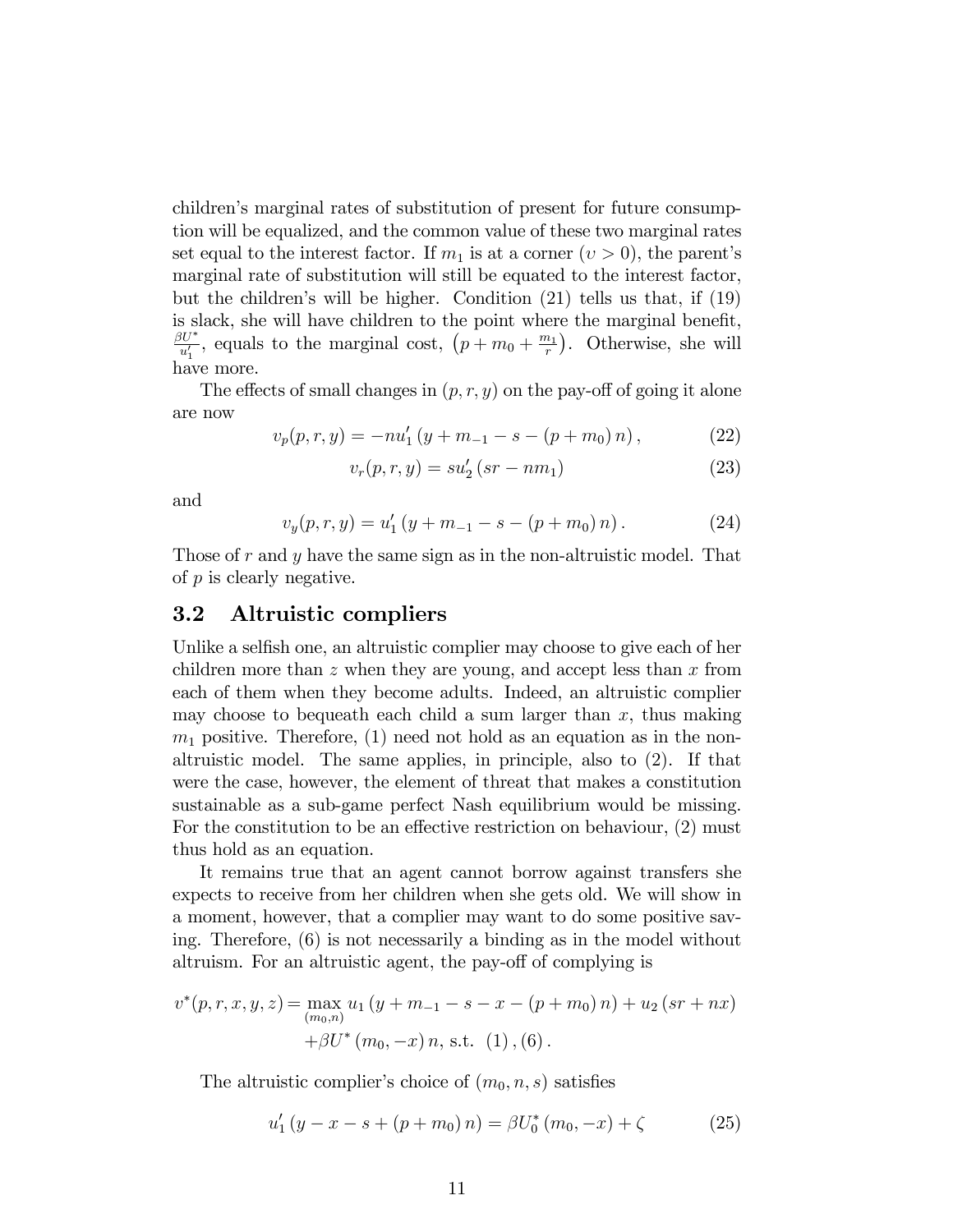$$
\frac{u_1'(y - x - s - (p + m_0) n) - \sigma}{u_2'(s + nx)} = r,\tag{26}
$$

and

$$
\frac{\beta U^* (m_0, -x)}{u'_1 (y - x - s - (p + m_0) n)} = p + m_0 - \frac{u'_2 (sr + nx)}{u'_1 (y - x - s - (p + m_0) n)} x,
$$
\n(27)

where  $\zeta$  and  $\sigma$  are the Lagrange multipliers of, respectively, (1) and (6).

According to (25), if  $m_0$  is not at a corner ( $\zeta = 0$ ), the agent will reduce the amount transferred to each young child to the point where the marginal utility that she altruistically derives from the child's current consumption equals the marginal utility that she selfishly derives from her own current consumption. Otherwise  $(\zeta > 0)$ , she will give each young child exactly z. In view of (26), if s is not at a corner  $(\sigma = 0)$ , the agent will reduce her saving to the point where her marginal rate of substitution of present for future consumption equals the interest factor. Otherwise  $(\sigma > 0)$ , she will save nothing. In either case, there is nothing, at this stage, to ensure that marginal rates of substitution are equalized.

If we re-write (27) as

$$
\frac{u'_1(y+m_{-1}-s-x-(p+m_0)n)}{u'_2(sr+nx)} = \left(1+\frac{\beta U^*(m_0,-x)}{u'_2(sr+nx)x}\right)\frac{x}{p+m_0},\tag{28}
$$

and compare it with (26), it becomes clear that an altruistic agent may comply even if the marginal return to money spent on children is no higher than the interest factor. Indeed, if credit is not effectively rationed  $(\sigma = 0)$ ,  $\frac{x}{p+m_0}$  will be lower than r. The reason is, of course, that for an altruistic complier the benefit of an extra child is greater than  $x$ . If credit is effectively rationed ( $\sigma > 0$ ), the marginal return will then be higher than the interest factor as in the model without altruism. Otherwise, the two will be equalized, and the complier will do some positive saving.

In view of  $(27)$ , the agent will again have children to the point where the marginal benefit is equal to the marginal cost. If  $(1)$  is not binding, the right-hand side of  $(27)$  is clearly lower than that of  $(21)$ . We can then be sure that the agent will has more children if she complies, than if she goes it alone. The same may happen if  $m_0$  is held at z, but not necessarily. The level of z could in fact be so high, that it more than compensates for the negative value of  $m_1$  (equal to  $-x$ ), especially (1) if (6) also is binding, and the agent thus discounts  $m_1$  at more than the interest rate.

The effects of small changes in  $(p, x, y, z)$  on the pay-off of complying are

$$
v_p^*(p,r,x,y,z) = -nu_1'(y+m_{-1}-s-x-(p+m_0)n), \qquad (29)
$$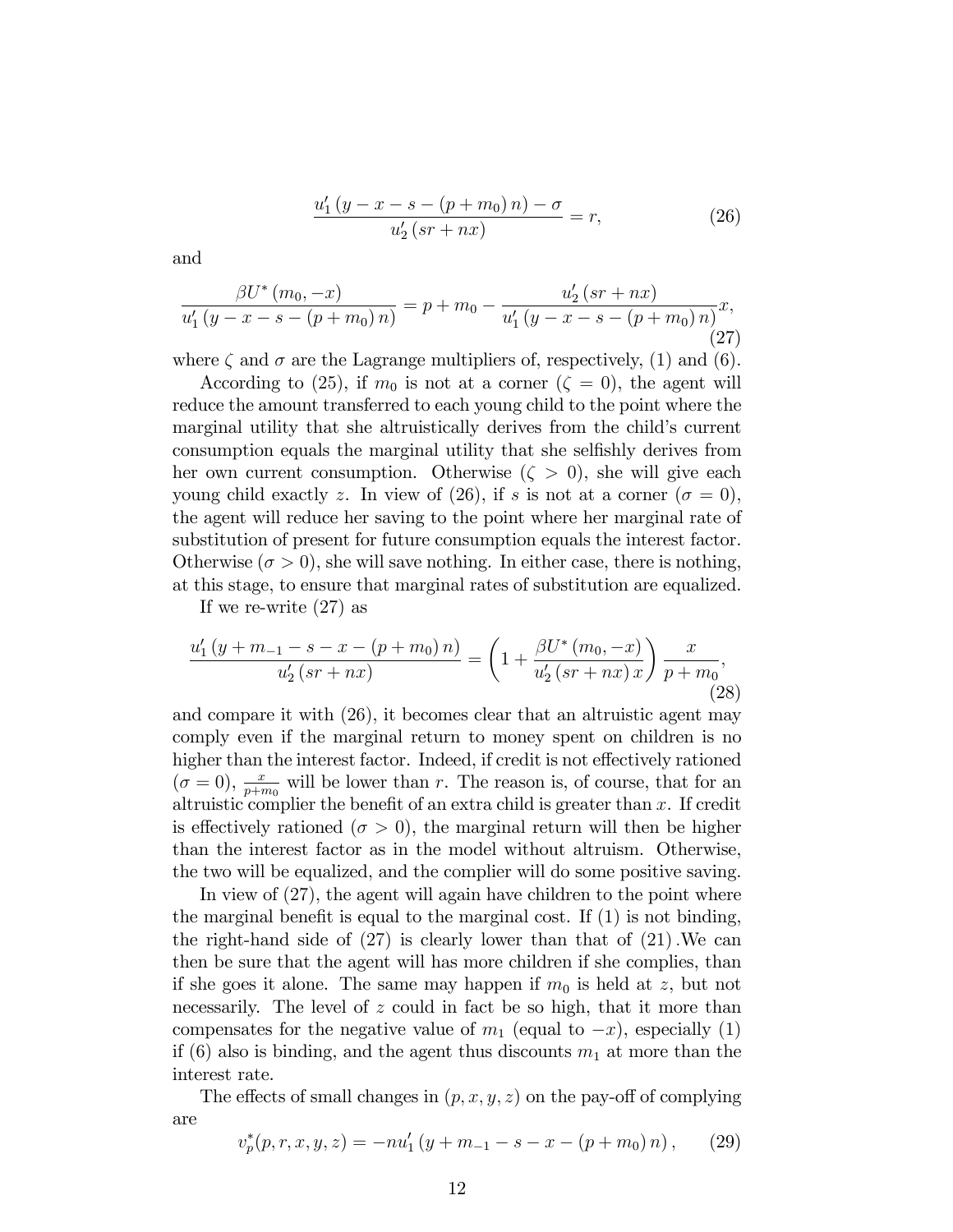$$
v_r^*(p, r, x, y, z) = su'_2(sr + nx), \qquad (30)
$$
  

$$
v_x^*(p, r, x, y, z) = -u'_1(y + m_{-1} - s - x - (p + m_0) n) + nu'_2(sr + nx) - n\beta U_1^*(m_0, -x),
$$
  

$$
v_y^*(p, r, x, y, z) = u'_1(y + m_{-1} - s - x - (p + m_0) n) \qquad (32)
$$

and

$$
v_z^*(p, r, x, y, z) = -n\zeta.
$$
 (33)

Those of p or r are, respectively, negative and positive. That of x is negative if the agents's marginal rate of substitution is no lower than  $n$ . Otherwise, it may be positive.<sup>5</sup> That of z is negative if  $m_0$  is at a corner, zero otherwise.<sup>6</sup>

## 3.3 Self-enforcement and renegotiation-proofness under altruism

A constitution prescribing  $(x, z)$  is now a subgame-perfect Nash equilibrium if and only if

$$
v^*(p,r,x,y,z) \ge v(p,r,y). \tag{34}
$$

In view of (26) and (35), this implies

$$
\left(1 + \frac{\beta U^*(m_0, -x)}{u_2'(sr + nx)x}\right)\frac{x}{p + m_0} > r.
$$
 (35)

Therefore,  $\frac{x}{p+m_0}$  need not be greater than r, as in the non-altruistic model.

The slope of the Nash boundary is now given by

$$
\frac{dz}{dx} = -\frac{u_1'(y + m_{-1} - s - x - (p + m_0) n) - n u_2'(s r + n x) + n \beta U_1^*(m_0, -x)}{n \zeta}.
$$
\n(36)

If (1) is not binding  $(\zeta = 0)$ , the boundary is thus a straight line, perpendicular to the x axis. In that case, there is no trade-off between  $z$ and x. If (1) is binding  $(\zeta > 0)$ , the boundary has the same shape as in the non-altruistic model (see Figure 1), but  $z$  is now maximized where

$$
\frac{u'_1(y+m_{-1}-s-x-(p+m_0)n)}{u'_2(sr+nx)} = \left(1 - \frac{\beta U_1^*(m_0, -x)}{u'_2(sr+nx)}\right)n. \tag{37}
$$

In view of  $(26)$ ,  $(6)$  and  $(37)$ , it is thus not true that, at the point where z reaches a maximum, n is necessarily greater than  $r$  as in the

 $5$ May, rather than will as in the model without altruism, because x now reduces the altruistic component of the agent's utility.

 ${}^{6}$ In the model without altruism,  $m_0$  is always at a corner.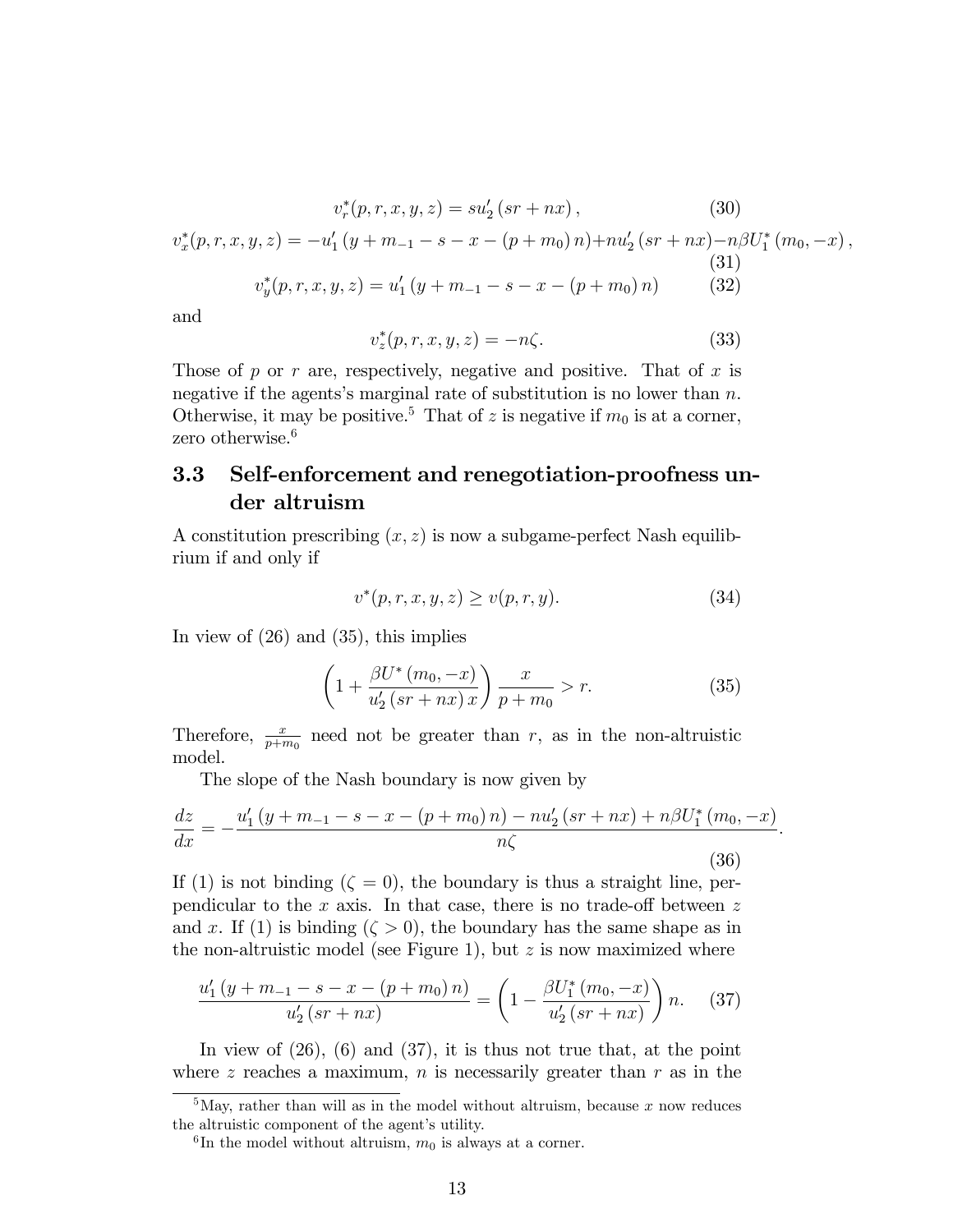model without altruism. That will be true only if saving is not at a corner ( $\sigma = 0$ ). Intuitively, that is because the agent can then increase her current consumption by saving less, rather than by having fewer children. In view of  $(20)$ ,  $(22)$ ,  $(24)$ ,  $(26)$ ,  $(29)$ ,  $(30)$  and  $(32)$ , the effects of  $p, r$  and  $y$  on the probability of complying are qualitatively the same as in the non-altruistic model. It thus remains true that a rise in  $p$  or  $r$ reduces this probability that a self-enforcing family constitution exists, while a rise in  $y$  increases it.

Assuming that  $\beta$  is small enough to make  $\beta n$  less than unity,<sup>7</sup> otherwise the optimization would be unbounded, a renegotiation-proof constitution now maximizes

$$
W(n, x, z) = \frac{u_0(m_0) + u_1(y - x - s - (p + m_0) n) + u_2(sr + nx)}{1 - \beta n},
$$

subject to  $(1)$ ,  $(6)$  and  $(34)$ .

Consider first the case where (1) is not binding, and  $v_z^*(p, r, x, y, z)$ is consequently equal to zero. The solution then satisfies  $(26)$ ,  $(27)$ ,

$$
\frac{u_0'(m_0)}{u_1'(y - x - (p + m_0) n)} = n \tag{38}
$$

and

$$
\frac{u_1'(y+m_{-1}-s-x-(p+m_0)n)}{u_2'(sr+nx)} = n + \mu (1-\beta n) \frac{v_x^*(p,r,x,y,z)}{u_2'(sr+nx)},
$$
\n(39)

where  $\mu$  is the Lagrange multiplier of (34)

If (1) is binding, and  $v_z^*(p, r, x, y, z)$  consequently negative, the solution satisfies  $(26)$ ,  $(27)$ ,

$$
\frac{u_0'(z)}{u_1'(y-x-(p+z) n)} = \left(1 - \mu(1-\beta n) \frac{v_z^*}{u_1'(y-x-(p+z) n)}\right) n
$$
\n(40)

and

$$
\frac{u'_1(y+m_{-1}-s-x-(p+z) n)}{u'_2(sr+nx)} = n + \mu (1 - \beta n) \frac{v_x^*(p,r,x,y,z)}{u'_2(sr+nx)}.
$$
 (41)

7 In a stationary environment, we shall then have that

$$
u_0 (m_0) + u_1 (y - x - s - (p + m_0) n) + u_2 (sr + nx) + \beta U^* (m_0, -x) n
$$
  
= (1 +  $\beta n$ ) [u<sub>0</sub> (m<sub>0</sub>) + u<sub>1</sub> (y - x - s - (p + m<sub>0</sub>) n) + u<sub>2</sub> (sr + nx)] n +  $\beta^2 n^2 U^* (m_0, -x)$   
........  
=  $\frac{u_0 (m_0) + u_1 (y - x - s - (p + m_0) n) + u_2 (sr + nx)}{(1 - \beta n)}$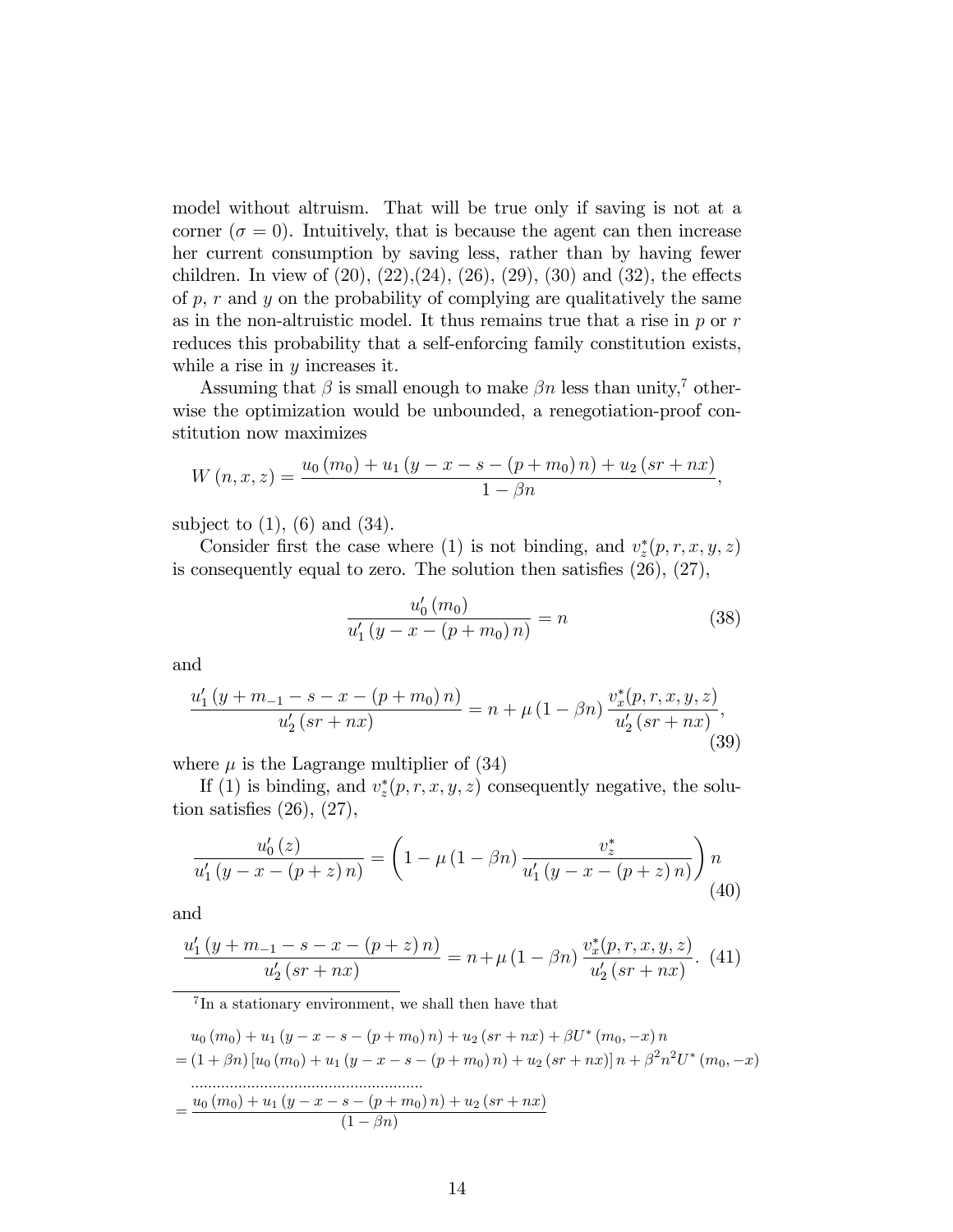It is thus clear that, irrespective of whether the credit rationing constraint is binding or not, a renegotiation-proof constitution equalizes the marginal rates of substitution of parent and children if only if the Nash constraint on the choice of constitution, (34), is not binding ( $\mu = 0$ ).<sup>8</sup> If that is the case, the common value of the two marginal rates of substitution is equal to n. If the Nash constraint is binding  $(\mu > 0)$ , the parent's marginal rate of substitution is lower than the children's, implying that  $v_x^*(p,r,x,y,z)$  is negative. For the opposite to be true,  $v_x^*(p,r,x,y,z)$ would in fact need to be positive. In view of (31), however, that would imply that the parent's marginal rate of substitution is lower than  $n$ , thus contradicting both (39) and (41).

Depending on whether the renegotiation-proof constitution lies inside or on the Nash frontier, a complier's marginal rate of substitution will thus be either equal to, or higher than her childrenís. Both propositions were true also in the model without altruism. Altruism does make some difference however. First, if the credit ration is not binding ( $\sigma = 0$ ), n is equal to r in view of  $(26)$ . In the model without altruism, by contrast, the credit ration was always tight, and  $n$  always higher than  $r$ . Second, if the Nash constraint is binding  $(\mu > 0)$ , and z is relevant  $(\zeta > 0)$ , the renegotiation-proof constitution cannot be at the point of the Nash frontier where z is maximized as in the absence of altruism, because the right-hand side of (37) is lower than the right-hand side of (41). The constitution in question will lie further down the frontier, where both  $z$  and  $x$  are lower, and the parent's marginal rate of substitution lower too.

#### 4 Efficiency

We shall now inquire whether individual choice, with or without family constitutions, brings about an efficient allocation. But, what does efficient mean in an endogenous fertility context? The Pareto criterion allows us to compare different allocations of goods to the same collection of individuals. It cannot thus be applied in a context like the present one, where the existence of future adults depends on decisions taken by the present ones. We can use, however, the quasi-Pareto criterion proposed by Baland and Robinson (2002).

According to those authors, an allocation A is deemed Pareto-preferred to an allocation B if both the utility of the parent, and the average utility of the children, are higher in  $A$  than in  $B$ . The reference to an *average* level of utility leaves the door open for the possibility that the number

<sup>&</sup>lt;sup>8</sup>If (6) is binding, however, the common value of the two marginal rates of substitution is higher than  $r$ .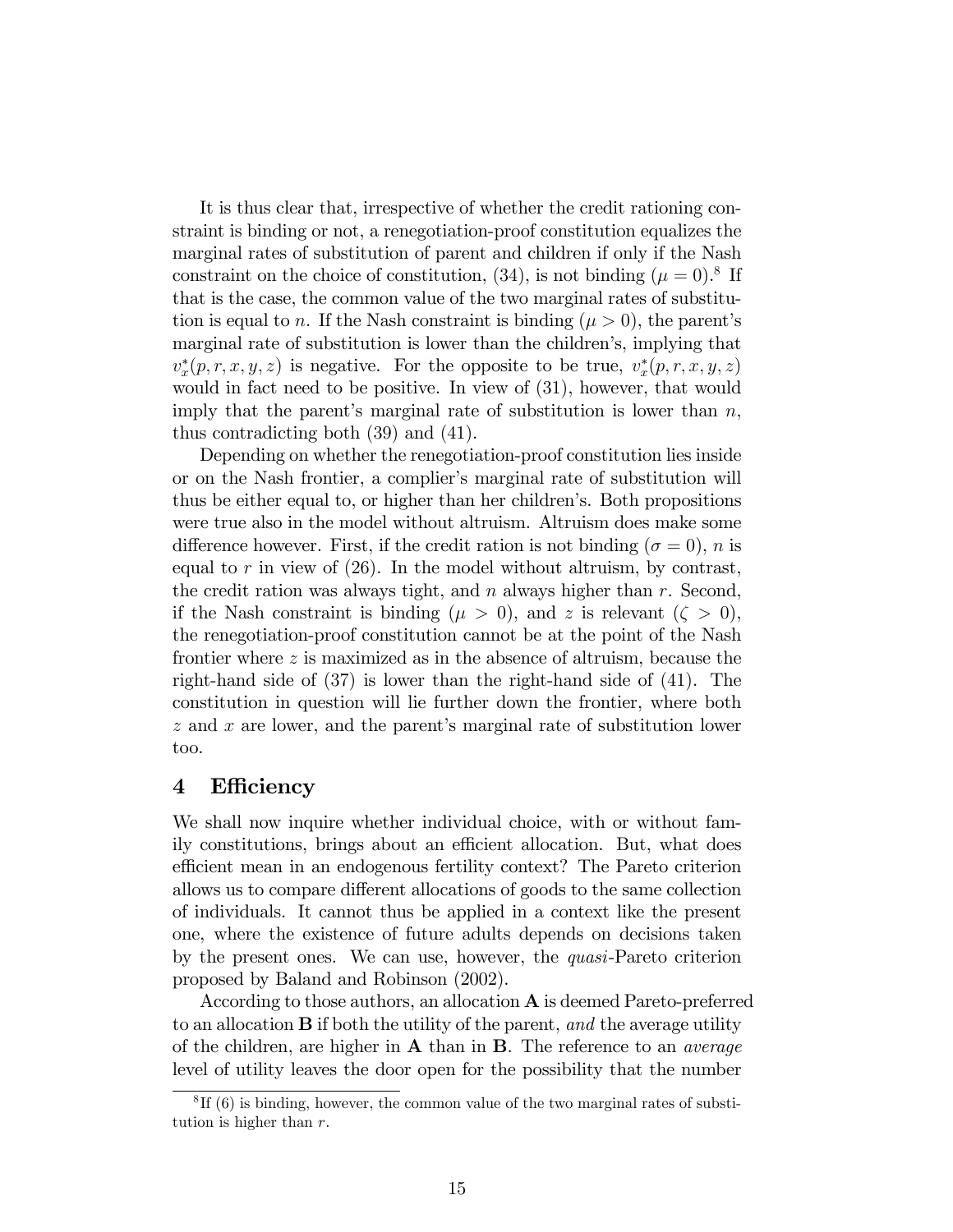

**Figure 2: The effect of a binding Nash constraint.**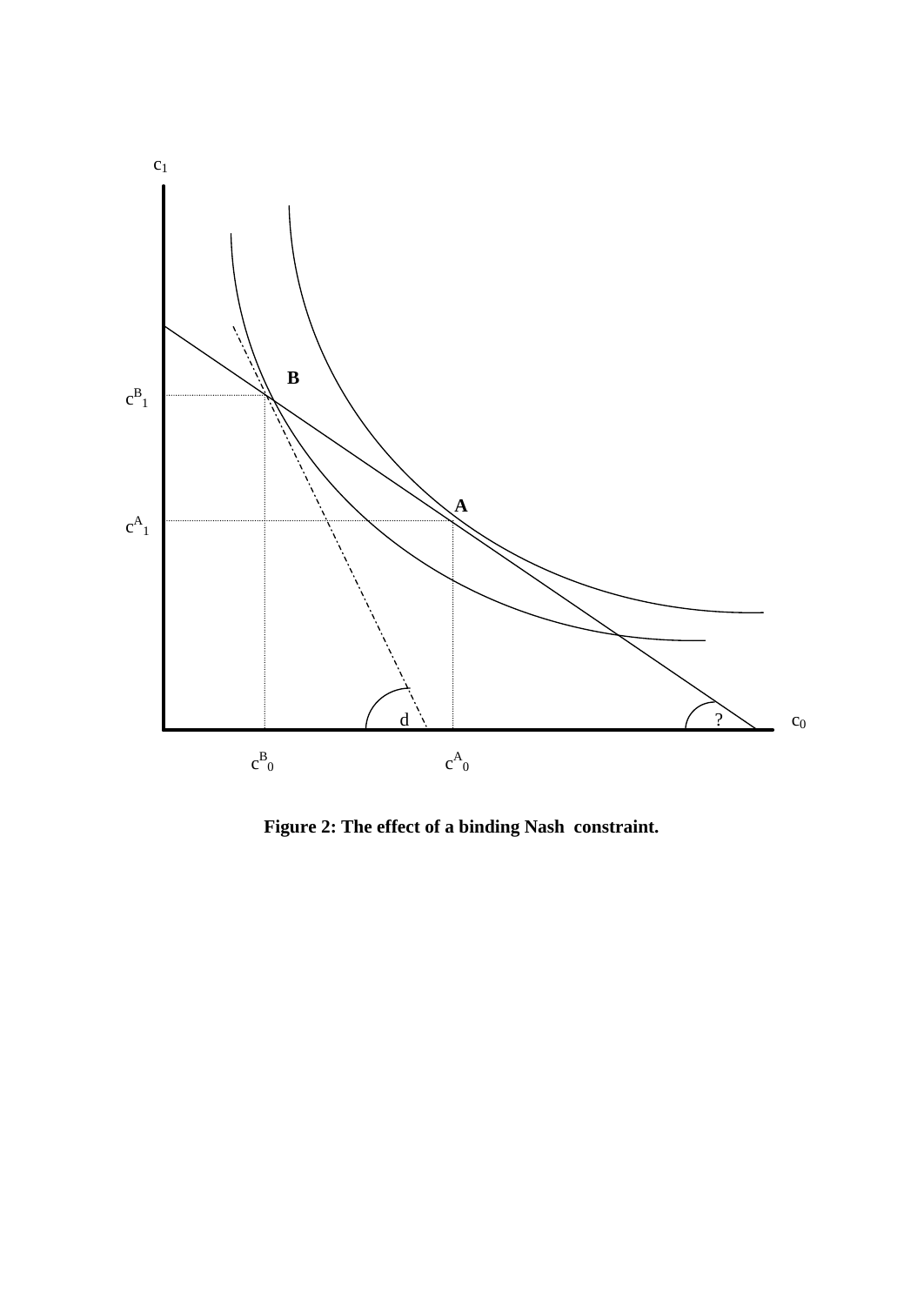of children associated with  $\bf{A}$  is different from the one associated with B. Assuming that children are (a) born sequentially, and (b) equally treated by their parents, this allows us to step into the middle of an agent's reproductive career, and ask if there exists a contract between her and the children born up to that moment, that would induce the former to curtail her fertility plans.

In the non-altruistic version of the model, only compliers have children. We have seen that the parent's and the children's marginal rates of substitution are equalized if and only if (12) is slack. Otherwise, the parent will value her current consumption, at the margin, more than her children value theirs. The situation is illustrated in Figure 2, where the convex-to-the origin curves describe a child's intertemporal preferences. The children's marginal rate of substitution is equal to  $\delta$ . That of the parent is equal to  $\gamma$ , lower than  $\delta$ . The parent's utility maximizing plan is to have  $\gamma$  children, and allocate her resources so that each child receives  $c_0^B$  units of money-equivalent consumption now, and consumes  $c_1^B$ in adult life. It is clear that any child would be happy to trade  $(c_1^B - c_1^A)$ units of future, for  $(c_0^A - c_0^B)$  of present consumption.

If such a contract were enforceable, the parent would be indifferent between carrying out her initial plan, or having

$$
n^A \equiv \frac{p+c_0^B}{p+c_0^A}\gamma < \gamma
$$

children, and allocating her resources so that each child consumes gets  $c_0^A$  now, and  $c_1^A$  in the future. Any number of children lower than  $n^A$ would make the parent *and* each of those children better-off. This makes the original plan inefficient in the Baland-Robinson sense. As a child cannot credibly commit to pay a parent more than  $x$ , however, the deal will not go through. The parent can then do no better than have  $\gamma$ children, each consuming  $c_0^B$  now, and  $c_1^B$  in the next period. Fertility will consequently be inefficiently high, and the amount consumed by each young child inefficiently low. $9$  The necessary and sufficient condition for the allocation brought about by a renegotiation-proof family constitution to be efficient is then that the Nash constraint is not binding.

In the altruistic model, not only compliers, but also go-it-aloners may have children. If a go-it-aloner is rich and altruistic enough for  $(19)$  to be slack, she sets her marginal rate of substitution equal to her children's.

<sup>&</sup>lt;sup>9</sup>Taking fertility as exogenous, and interpreting  $z$  as educational investment, Anderberg and Balestrino (2003) show that, if the Nash constraint is binding, the renegotiation-proof constitution is inefficient in the usual Pareto sense. Under their assumptions, this implies that investment in the children's education, rather than the children's current consumption, will be too low.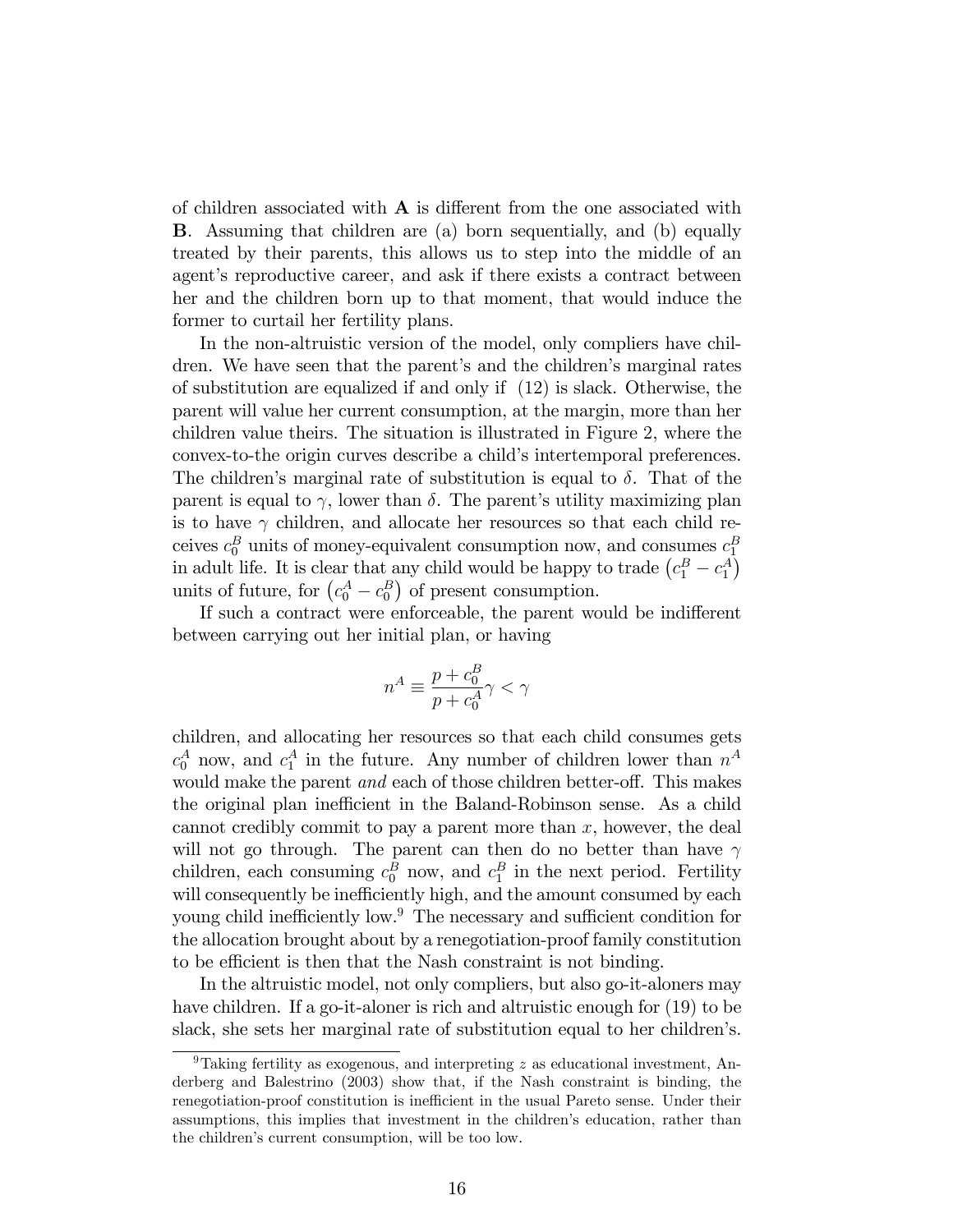Otherwise, she will set it lower. She will then have an inefficiently high number of children, and give each of them an inefficiently low level of consumption while young. The necessary and sufficient condition for an altruistic go-it-aloner to behave efficiently is thus that the nonnegative bequests constraint is not binding.<sup>10</sup> What about altruistic compliers? If (34) is slack, a renegotiation-proof family constitution equalizes the parent's and the children's marginal rates of substitution.<sup>11</sup> Otherwise, the parent's marginal rate of substitution will be higher than the children's, fertility will be inefficiently high, and youthful consumption will be inefficiently low. As in the non-altruistic model, the necessary and sufficient condition for the allocation brought about by a renegotiationproof constitution to be efficient is thus that the Nash constraint is not binding.

## 5 Behavioural and policy implications

Granted that self-enforcing and renegotiation-proof family constitutions may exist, what difference does that make to the way individuals respond to a change in the economic environment?<sup>12</sup> Recall that an agent may respond by either adjusting what variables she can under the present strategy, or by switching strategies. In this section, we examine the effects of two environmental changes with a direct bearing on intergenerational transfers, the introduction of a mandatory pension system, and a tightening of the credit ration. Throughout, we shall assume that

 $10$ The first to remark that "operative bequests" are necessary for an altruistic agent unconstrained by a family constitution to behave efficiently are Becker and Murphy (1988). But, those authors were thinking of efficiency in the standard Pareto sense, which is not applicable in an endogenous fertility context. Baland and Robinson (2002) show that the proposition remains true if one applies their own quasi-Pareto criterion, which is compatible with endogenous fertility. They consider also the possibility that the credit rationing constraint is stringent. But, we have argued that this cannot be, because a go-it-aloner will want to save for old age, not borrow, all the more so if she proposes to leave bequests.

<sup>&</sup>lt;sup>11</sup>Since an altruistic complier may be credit rationed, the common value of the marginal rates of substitution could be higher than the interest factor, but that would not make the allocation inefficient in the Baland-Robinson sense. A binding credit ration would be a source of inefficiency if the parent were a go-it-aloner, because there would then be no constitution to equate her marginal rate of substitution to that of her children. But go-it-aloners are never credit rationed, because they do not want to borrow.

 $12$  Given the (subjective) certainty framework we have adopted here, we are obviously talking of an unexpected change. In an uncertainty framework, the prescriptions contained in the constitution would be contingent on the the state of the economic environment. If all contingencies were contemplated, it would then make no sense to talk of unexpected changes. It would, however, if we realistically assume that the cost of drawing up a fully contingent constitution is prohibitively high.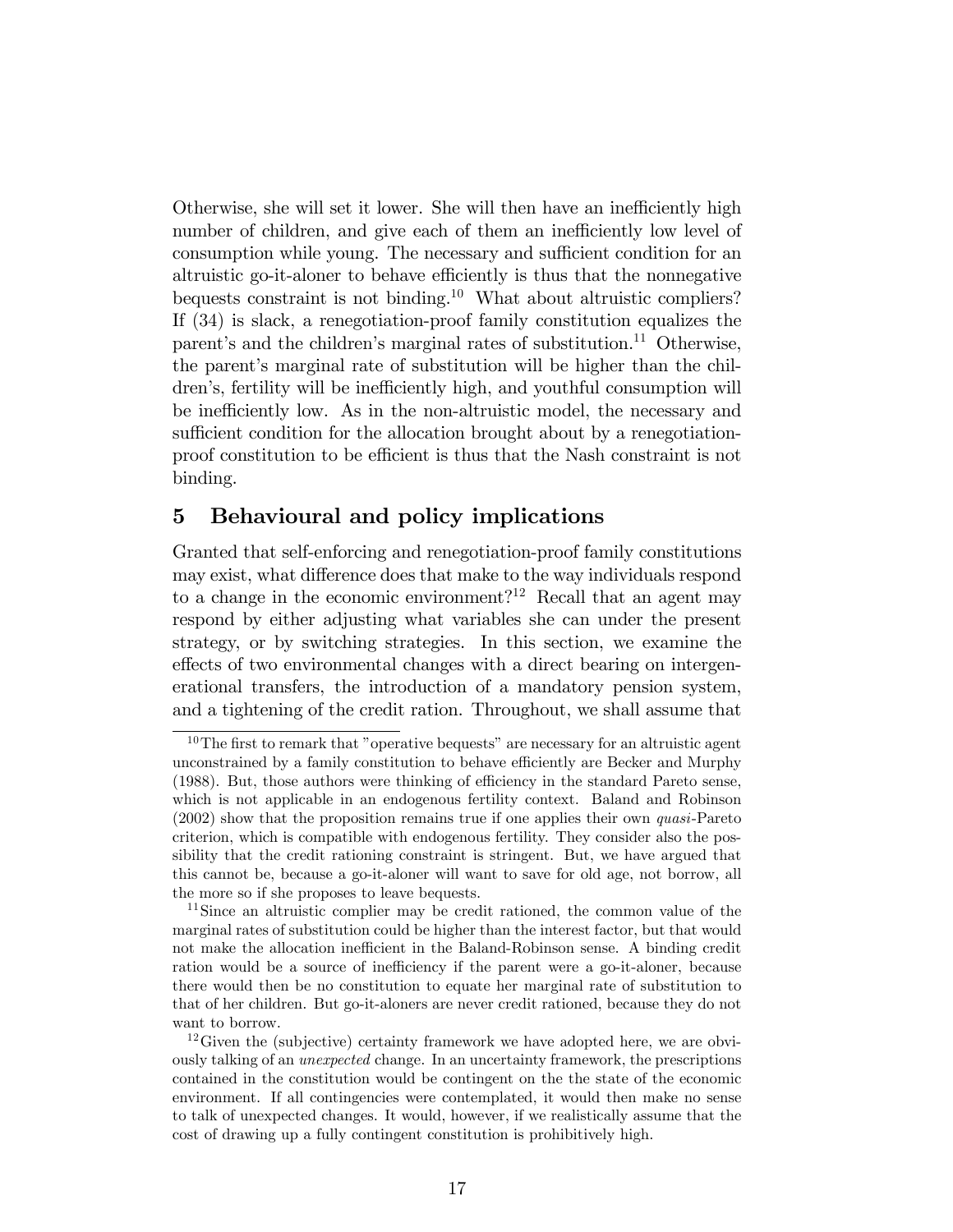agents differ only in their income. Since an increase in current income raises the pay-off of complying more than the pay-off of going it alone, we can then find a threshold level of income,  $y^m$ , such that an agent will comply if, and only if, she is at or above the threshold. A small rise in  $y^m$  will cause agents at the threshold to switch from comply to go-it-alone. A small reduction will cause agents just below the threshold to switch the other way. We shall call an agent who switches strategies a marginal player.

#### 5.1 Pensions

Consider the effects of introducing or expanding a pension system that requires each adult to pay  $\tau$ , and entitles each old person to receive  $\pi$ . In order to isolate the effects of compulsory old-age insurance from those of any implicit pension tax or subsidy, $13$  we assume that the scheme is actuarially fair. In our certainty framework, this simply means

$$
\pi = r\tau. \tag{42}
$$

We further assume that  $\tau$  is no higher than the amount that go-it-aloners would save without the policy. This implies that only compliers can be credit rationed. In view of (42), the wealth position of go-it-aloners is thus unaffected by the policy. By contrast, the policy leaves nonaltruistic compliers worse-off, because it forces them to pay more into a public scheme that, in view of (13), yields a lower marginal return than the family one. In view of (35), the same is not necessarily true of altruistic compliers. If these agents are not credit rationed, their wealth position is unaffected.

We start by assuming that agents are not altruistic. The pay-off of the go-it-alone strategy is now

$$
v(r, y, \tau) = \max_{s} [u_1 (y - \tau - s) + u_2 ((s + \tau) r)].
$$

As the policy does not alter their wealth position, inframarginal go-italoners have no reason to change their life plans. As it lowers their demand for old-age consumption, however, it induces them reduce their saving by the amount of the extra pension contribution,

$$
\frac{ds}{d\tau} = -1.\tag{43}
$$

Their fertility and transfers remain zero.

 $13$ The implicit pension tax is defined as the difference, at the date of retirement, between the capitalized value of the contributions, and the expected value of the benefits; see Sinn (1990).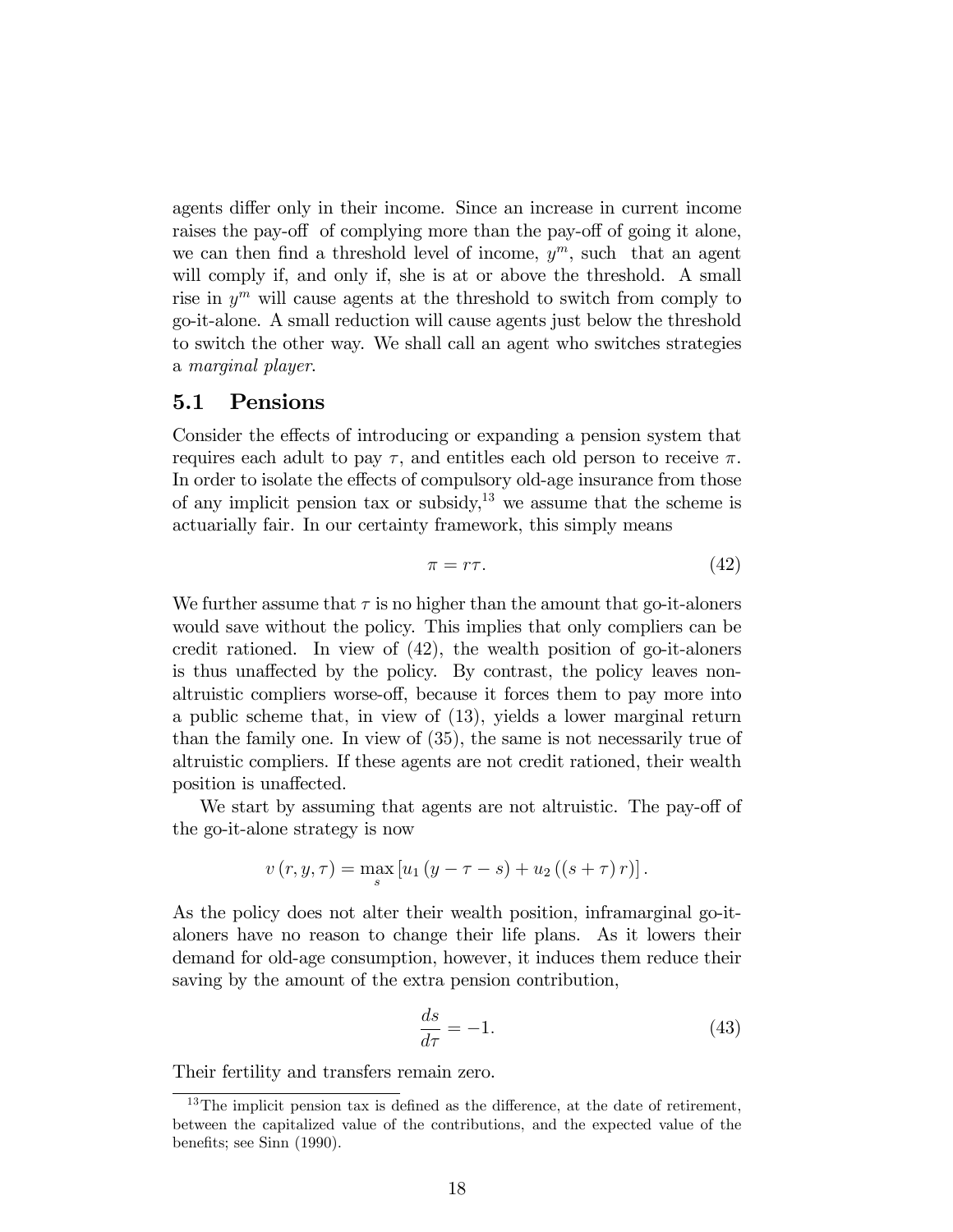The effect y on the pay-off of going it alone,

$$
v_y(r, y, \tau) = u'_1(y - \tau - s), \tag{44}
$$

remains positive. That of  $\tau$ ,

$$
v_{\tau}(r, y, \tau) = -u_1 (y - \tau - s) + ru_2 ((s + \tau) r), \qquad (45)
$$

is zero in view of (4).

The pay-off of the comply strategy is now

$$
v^{*}(p, x, y, z, \tau) = \max_{n} [u_1 (y - \tau - x - (p + z) n) + u_2 (nx + r\tau)].
$$

Although the policy reduces their demand for old-age consumption, inframarginal compliers cannot respond by saving less, because their saving is already zero. As their transfer behaviour is prescribed by the constitution, and their fertility is fixed by  $(16)$ , all that will change is then their utility. Using  $(16)$ , the effect of y on the pay-off of the strategy,

$$
v_y^*(p, x, y, z, \tau) = u'_1 \left( y - \tau - 2x \right), \tag{46}
$$

remains positive. That of  $\tau$ ,

$$
v_{\tau}^*(p, x, y, z, \tau) = -u'_1(y - \tau - 2x) + \left(r - \frac{x}{p + z}\right)u'_2\left(\frac{x^2}{p + z} + r\tau\right),\tag{47}
$$

is negative in view of (13).

The threshold level of income below which agents go it alone solves

$$
v^*(p, x, y, z, \tau) = v(r, y, \tau).
$$

Since  $v_y^*(p, x^m, y^m, z^m, \tau)$  is larger than  $v_y(r, y^m, \tau)$  in view of (4), (7) and (13), and having established that (47) is negative,

$$
\frac{dy^m}{d\tau} = -\frac{v_{\tau}^*(p, x^m, y^m, z^m, \tau)}{v_y^*(p, x^m, y^m, z^m, \tau) - v_y(r, y^m, \tau)}\tag{48}
$$

is positive. The policy thus raises the threshold, thereby inducing marginal players to switch from the comply to the go-it-alone strategy. These agents will stop having children and making transfers, and will start saving.

It is thus clear that, in a selfish world, the policy has non-positive effects on the fertility and private transfers of all inframarginal players, and negative ones on those of marginal players. Aggregate fertility will consequently fall, and some of the old will be left without filial support.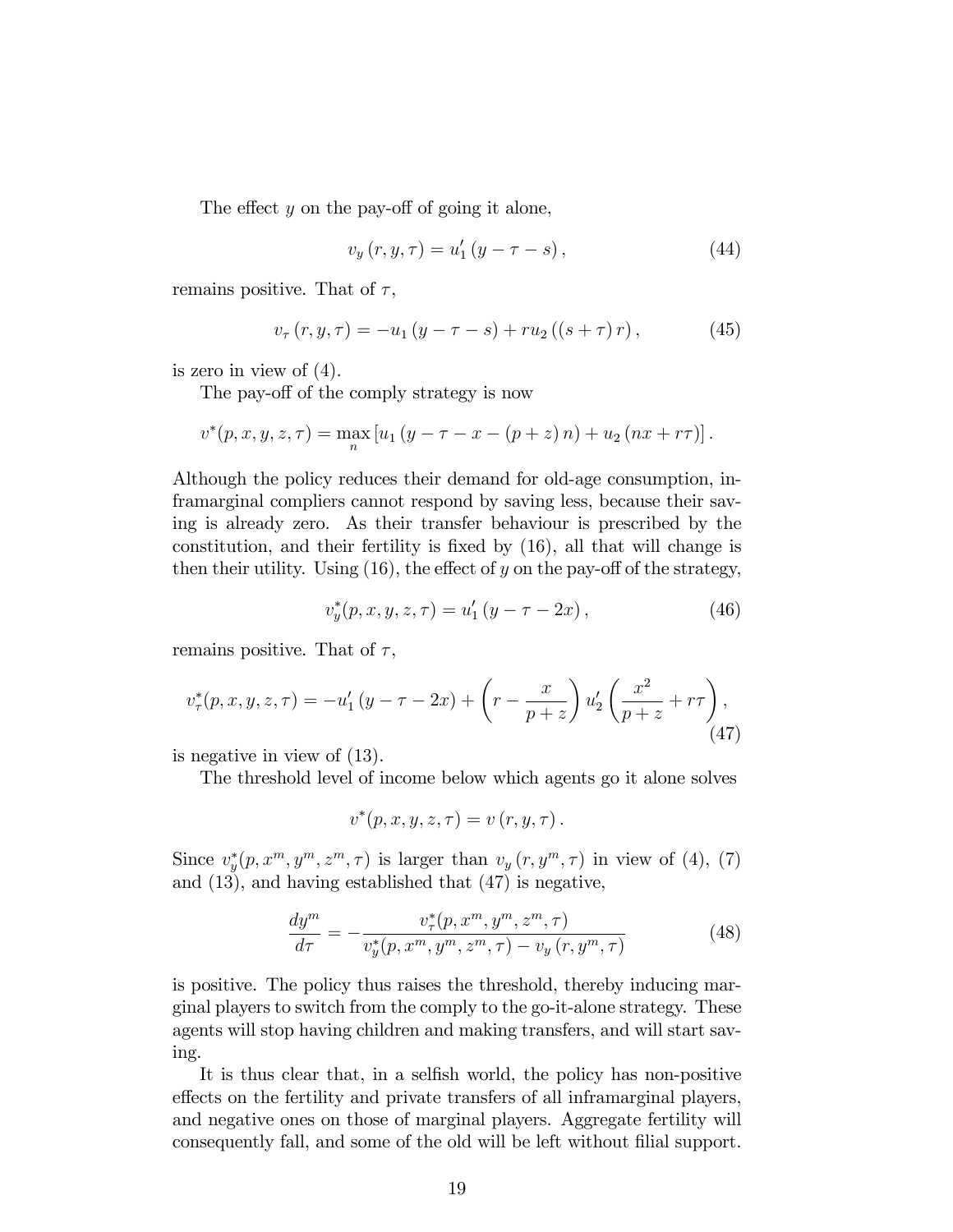The effect on saving is non-positive where inframarginal players are concerned. But marginal players will be induced to save more. If there are enough of the latter, the policy will thus *raise* aggregate saving. This is in sharp contrast with the prediction of standard life-cycle theory.

Let us now introduce altruism. As compliers and go-it-aloners alike may now have children, make transfers, and save, the pay-off of going it alone is

$$
v(p,r,y,\tau) = \max_{(m_0,m_1,n,s)} u_1 (y - \tau + m_{-1} - s - (p + m_0) n) + u_2 ((s + \tau) r - nm_1)
$$
  
 
$$
+ \beta U^* (m_0, m_1) n, \text{ s.t. } (19).
$$

As in the non-altruistic model, inframarginal go-it-aloners will not change their consumption, fertility and transfer plans in response to the policy. They will just save less. The effect of  $y$  on the pay-off of the strategy,

$$
v_y(p,r,y,\tau) = u'_1(y-\tau+m_{-1}-s-(p+m_0)n), \qquad (49)
$$

is again positive. That of  $\tau$ ,

$$
v_{\tau}(p,r,y,\tau) = -u'_1(y-\tau+m_{-1}-s-(p+m_0)n)+ru'_2((s+\tau)r-nm_1),
$$
\n(50)

is zero in view of (26).

The pay-off of the comply strategy is

$$
v^{*}(p, r, x, y, z) = \max_{(m_{0}, n)} u_{1}(y - \tau + m_{-1} - s - x - (p + m_{0}) n) + u_{2}((s + \tau) r + nx)
$$
  
+  $\beta U^{*}(m_{0}, -x) n$ , s.t. (1), (6).

If the credit ration is not binding, inframarginal compliers will respond to the policy like inframarginal go-it-aloners. They will just save less. If (6) is binding, however, the policy will make them poorer, and there will then be income effects. Compliers will in that case reduce  $n$  and, if it is not effectively constrained by (1),  $m_0$ . If they cannot reduce  $m_0$ , because  $(1)$  is binding, they will reduce n even more. Their saving will stay zero. The effect of  $y$  on the pay-off of the policy,

$$
v_y^*(p,r,x,y,z,\tau) = u'_1(y-\tau+m_{-1}-s-x-(p+m_0)n), \qquad (51)
$$

is positive as usual. In view of (26), the effect of  $\tau$ ,

$$
v_{\tau}^{*}(p,r,x,y,z,\tau) = -u_{1}'(y-\tau+m_{-1}-s-x-(p+m_{0})n)+ru_{2}((s+\tau)r+nx),
$$
\n(52)

is zero if credit is not effectively rationed, negative otherwise.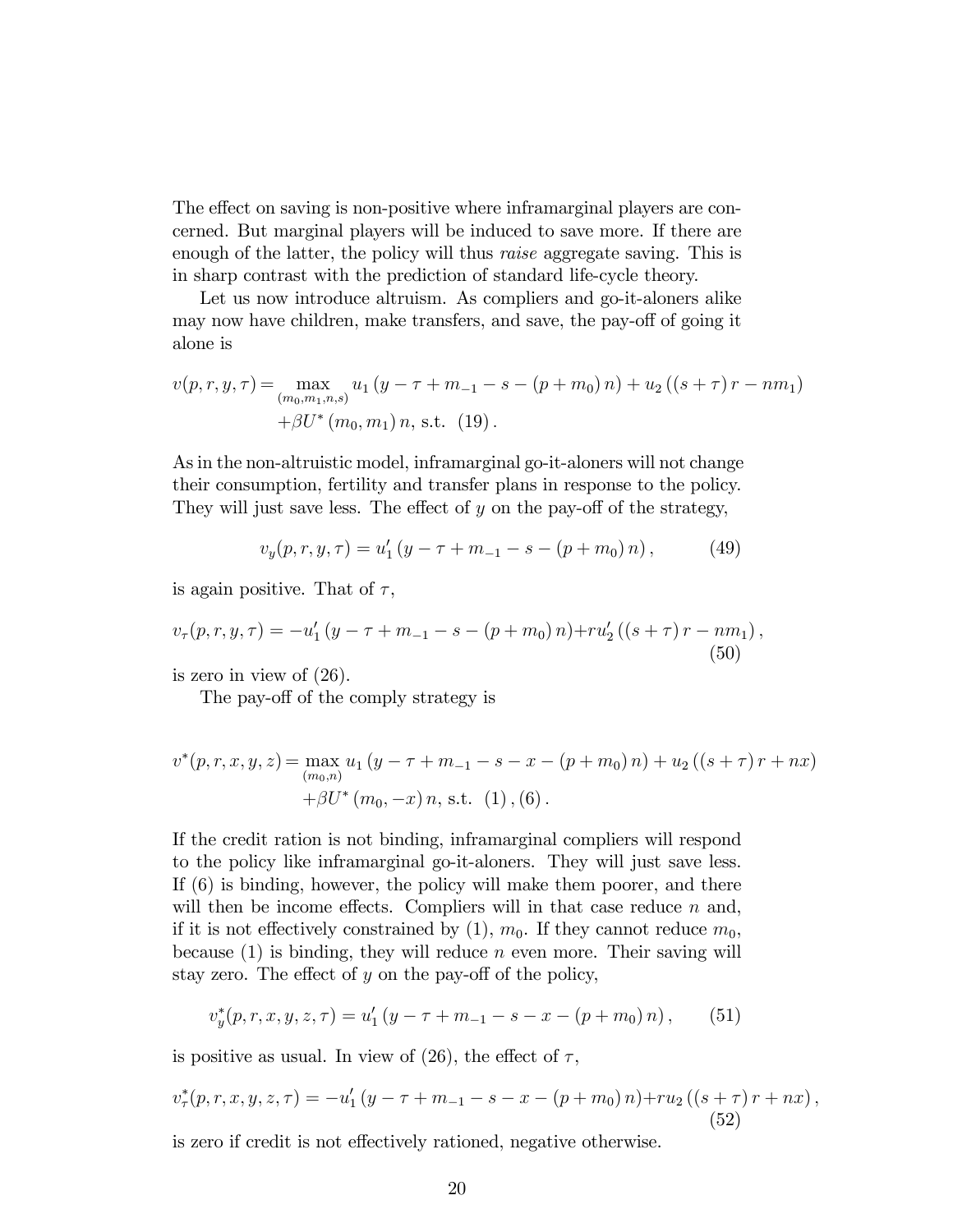In the presence of altruism,  $y^m$  satisfies

$$
v^*(p,r,x^m,y^m,z^m,\tau) \equiv v(p,r,y^m,\tau).
$$

The effect of the policy on the threshold level of income,

$$
\frac{dy^m}{d\tau} = -\frac{v^*_{\tau}(p, r, x^m, y^m, z^m, \tau)}{v^*_{y}(p, r, x^m, y^m, z^m, \tau) - v_y(p, r, y^m, \tau)},
$$
(53)

is positive or zero depending on whether marginal players would, or would not, be credit rationed if they complied. In the first case, the policy induces marginal players to switch from the comply to the go-it-alone strategy. The behavioural implications are then qualitatively the same as in the model without altruism. Aggregate fertility will fall, aggregate saving may rise or fall, some of the old will loose their children's support. In the second case, nobody will change strategy. Aggregate fertility will then again fall. But aggregate saving would definitely fall, and no old person would lose her children's support because of the policy.

Altruism, therefore, does not alter the proposition that a wealthpreserving expansion in mandatory pension coverage will reduce aggregate fertility, and may raise aggregate saving. This proposition is in sharp contrast with the prediction of the Becker-Barro model (and of our model where altruistic go-it-aloners are concerned) that the policy will induce agents to save less, and will have no effect on their fertility and transfer behaviour because it does not entail an intergenerational transfer. There is some evidence that, if the intergenerational transfer implied by a deficit or surplus in the pension fund budget is controlled for, pension coverage has a nonnegative effect on aggregate household saving, and a negative one on aggregate fertility.<sup>14</sup>

#### 5.2 Credit rationing

We now turn to the implications of a reduction in the credit ration. To do that, we must allow the ration to be positive in the Örst place, rather than zero as we have assumed so far. For example, in the presence of a public pension scheme like the one considered in the last subsection, we might assume that agents are allowed to borrow up to some fraction of  $\tau$ . We shall then re-write the credit rationing constraint as

$$
s \ge -b,\tag{54}
$$

where  $b$  is a nonnegative number.

<sup>&</sup>lt;sup>14</sup>See, for example, Cigno and Rosati (1996), Cigno *et al.* (2002).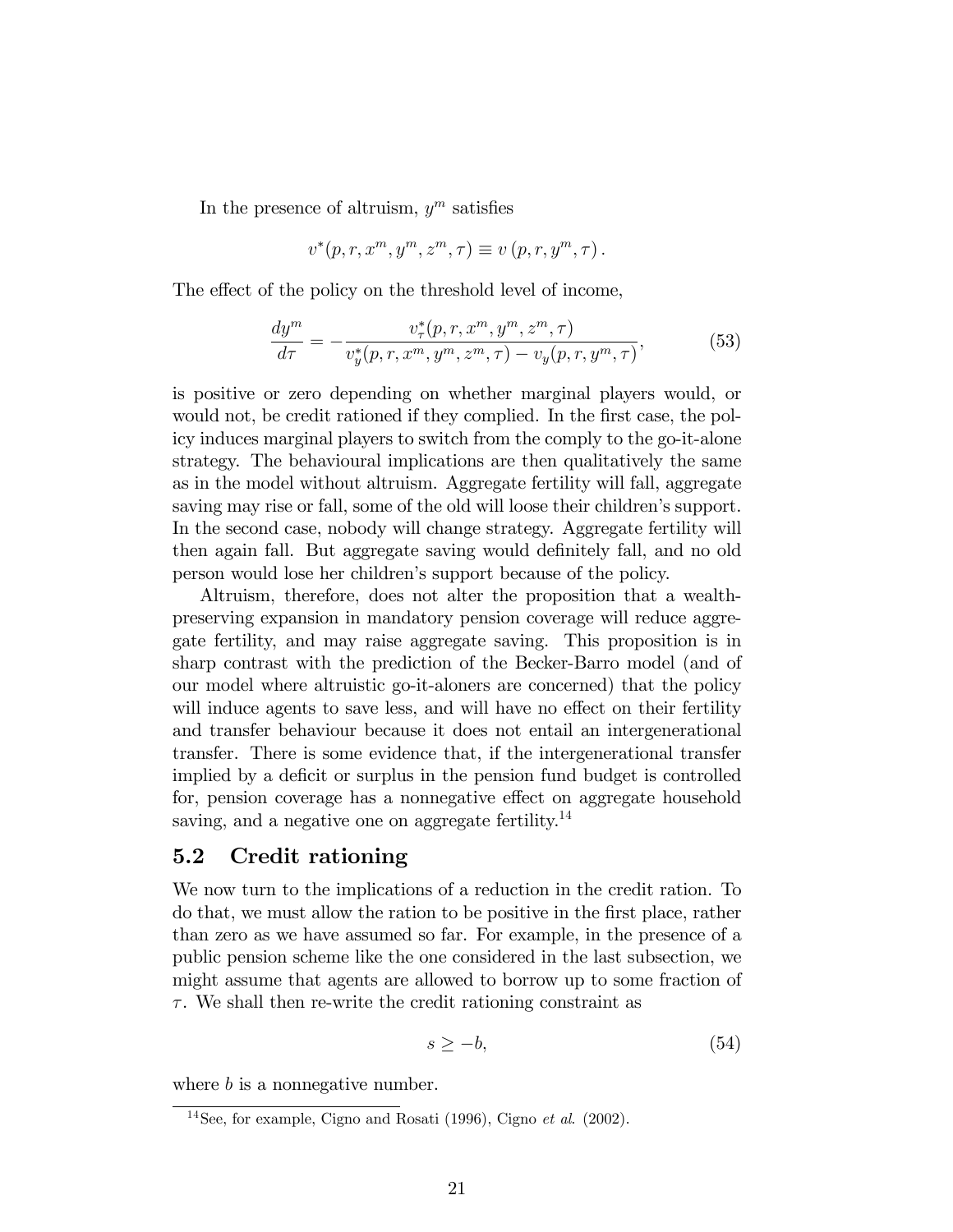Start again by assuming that agents are not altruistic. The pay-off of the go-it-alone strategy is now

$$
v(t, r, y_1, y_2) = \max_s [u_1 (y_1 - s) + u_2 (y_2 + rs)],
$$
 s.t. (54),

where  $y_t$  denotes income in period  $t$   $(t = 1, 2)$ . If  $y_2$  is sufficiently high, the agent may want to borrow. If (54) is binding, a reduction in the credit ration will then reduce the amount borrowed, and consequently the agent's utility. The effect on the pay-off of going it alone, given by

$$
v_b(b, r, y_1, y_2) = -\xi_g,\tag{55}
$$

where  $\xi_g$  is the Lagrange-multiplier of (54) given that the agent has adopted this strategy, is negative. That of a small change in current income,

$$
v_{y_1}(b, r, y_1, y_2) = u'_1(y_1 - s), \qquad (56)
$$

is positive as usual.

The pay-off of the comply strategy is

$$
v^*(b, p, r, x, y_1, y_2, z) = \max_{(s,n)} [u_1(y_1 - s - x - (p + z) n) + u_2(y_2 + rs + nx)], \text{ s.t. } (54).
$$

Here too, if (54) is binding, a reduction in the credit ration will reduce both the amount borrowed and the utility of inframarginal go-it-aloners. Their transfers behaviour will remain the same, but their fertility will fall (an income effect). The effect on the pay-off of the strategy, given by

$$
v_b^*(b, p, r, x, y_1, y_2, z) = -\xi_c,\tag{57}
$$

where  $\xi_c$  is the Lagrange-multiplier of (54) given that the agent has adopted this strategy, is negative. That of a small change in current income,

$$
v_{y_1}^*(b, p, r, x, y_1, y_2, z) = u'_1 (y_1 - s - x - (p + z) n), \qquad (58)
$$

is positive as usual.

The threshold level of current income,  $y_1^m$ , is now determined by

$$
v^*(b, p, r, x^m, y_1^m, y_2^m, z^m) = v(b, r, y_1^m, y_2).
$$

The effect of b on  $y^m$  is given by

$$
\frac{dy^m}{db} = -\frac{\xi_g - \xi_c}{v_y^*(b, p, r, x^m, y_1^m, y_2^m, z^m) - v_y(b, r, y_1^m, y_2)}.
$$
(59)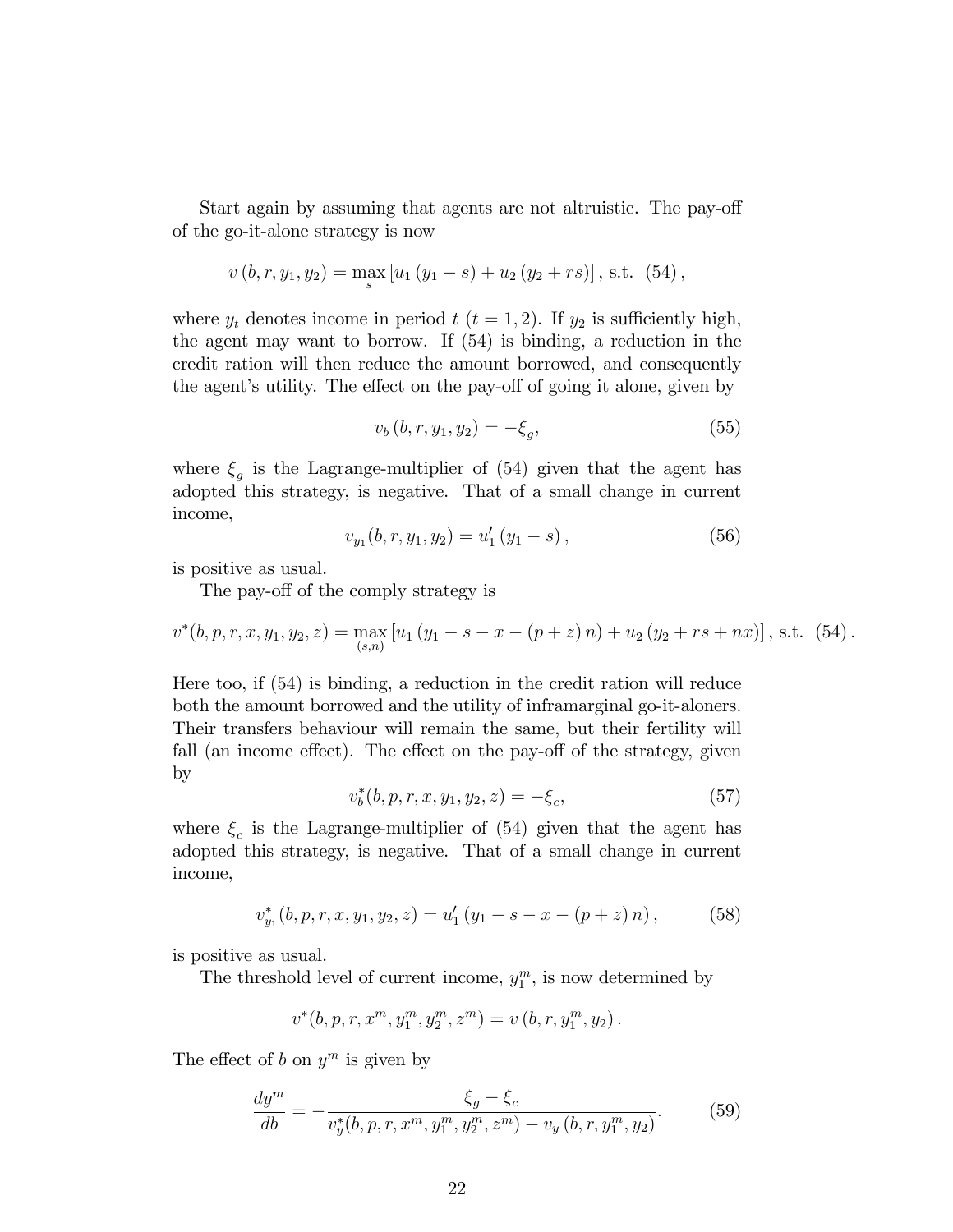Leaving aside the case where the borrowing constraint is not binding whichever the strategy, and thus irrelevant, there are two possibilities. One is that (54) is binding whichever the strategy. Since  $\xi_g$  is then equal to  $v_y^*$ , and  $\xi_c$  to  $v_y$ , (59) is equal to  $-1$ . The other is that (54) is binding only in the go-it-alone strategy,  $15$  in which case (59) is more negative than in the last case. In either case, tighter credit rules would induce agents just below the income threshold to switch from going it alone to complying. These agents will start having children, and making transfers.

Introducing altruism makes a little difference. If marginal players are credit rationed whichever strategy they choose, a tighter ration will still induce them to switch from the go-it-alone to the comply strategy (if they are credit constrained in only one strategy, we cannot tell). They will thus transfer more. If their transfers are not at a corner, inframarginal players will transfer less.

The constitution model with or without altruism thus predicts that a reduction in the amount that can be borrowed may induce some agents to make more transfers despite the fact that they are now poorer. If altruism is absent or low, inframarginal players will not change their transfer behaviour, or will change it very little. Controlling for the possible endogeneity of the credit ration, Cigno  $et \ al.$  (2004) find evidence that the probability of making transfers to children increases if the parent is credit rationed. That cannot be explained by conventional models of either the altruistic or the exchange variety.

#### 6 Discussion

Portraying the family as a society governed by a constitution, rather than as a purely affective relationship, enriches the economic analysis of fertility, saving and transfer behaviour. It also narrows the gap between the sociologist's stance, that individual actions as socially determined, and the economist's approach, which assumes unfettered individual choice. But we did not simply assume that there are exogenously determined constraints on individual behaviour. We derived conditions for the existence of a self-enforcing, renegotiation-proof family constitution prescribing that an adult must give at least a certain amount of money (or its utility equivalent in personal services) to her parent, and to each of her children if she has any.

For a constitution to be self-enforcing, adults must be at least as welloff obeying its rules, and causing others to do the same, as disobeying

 $15$ It is not possible for the borrowing constraint to be binding only in the comply strategy because, on any given indifference curve, the marginal rate of substitution is always higher if the agent complies than if she goes it alone.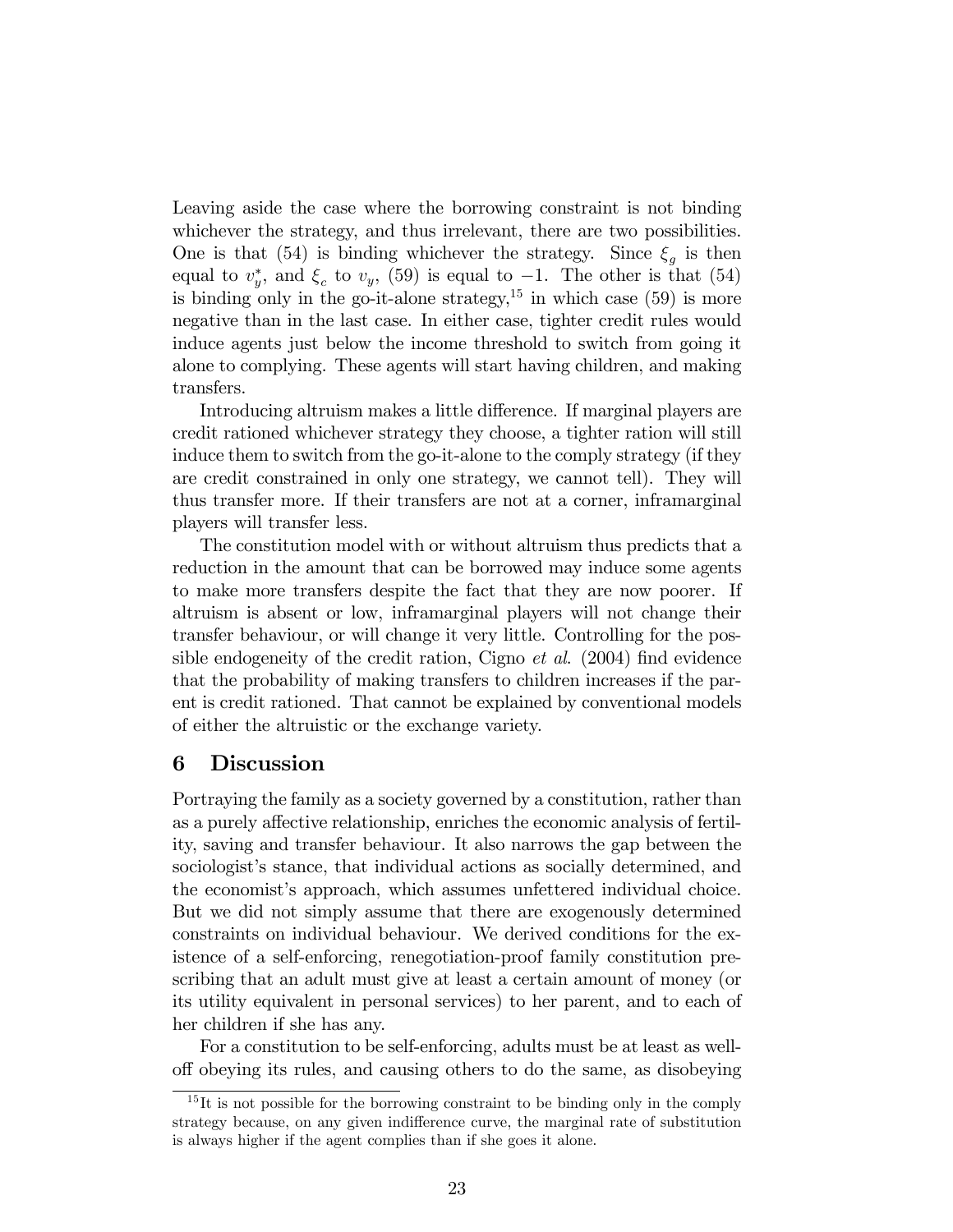them. For it to be renegotiation-proof, the adults of the day must have no interest in re-writing the constitution. Parental altruism makes it more likely that a constitution with these characteristics will exist. But, if an agent is so rich and altruistic that she wants to give her children (now that they are young, and again later when they are adults) more than the constitution prescribes, the constitution is obviously irrelevant.

A renegotiation-proof family constitution generates an efficient allocation of resources if and only if the condition for it to be self-enforcing is not a binding constraint on the choice of constitution. The intuitive explanation is that, since the agents are adults, who will become old, but will not be young again, the requirement than an agent must not be worse-off complying than going it alone conflicts, if it is binding, with the requirement that the lifetime utility of each individual must be at a maximum given everyone else's lifetime utility. If the self-enforcement requirement is binding, the agent will have too many children, and each child will consume too little while young. Parental altruism makes no difference to that.

If an agent is so rich and altruistic that the constitution does not impose any effective restriction on her behaviour, she will not necessarily behave efficiently. As already pointed out by Baland an Robinson in relation to the Becker-Barro model, the allocation will in that case be efficient if and only if neither the credit rationing, nor the nonnegative bequests constraint is binding. Since the second of these constraints is more restrictive than the constitutional prescription that net transfers to a grown-up child must be at least equal to the negative of the transfers that the latter must make to the agent, the possible irrelevance of the family constitution does not make efficiency any more likely.

Exogenous changes in the economic environment may affect individual behaviour in two ways, (a) by changing the decision whether to adopt the comply or the go-it-alone strategy, and (b) by changing the choice of fertility, saving and transfer behaviour associated with each strategy. The former applies only to marginal players, agents whose income is just high enough to make them want to comply in the absence of policy. The latter applies to both marginal and inframarginal players. We have looked at the effects of two environmental changes, the introduction or expansion of an actuarially fair pension scheme, and a tightening of the credit ration.

In the absence of parental altruism, the pension policy has nonpositive effects on the fertility and private transfers of all inframarginal players, and negative ones on those of marginal players. Some old people would consequently lose their children's support. The effect on individual saving is non-positive where inframarginal players are concerned,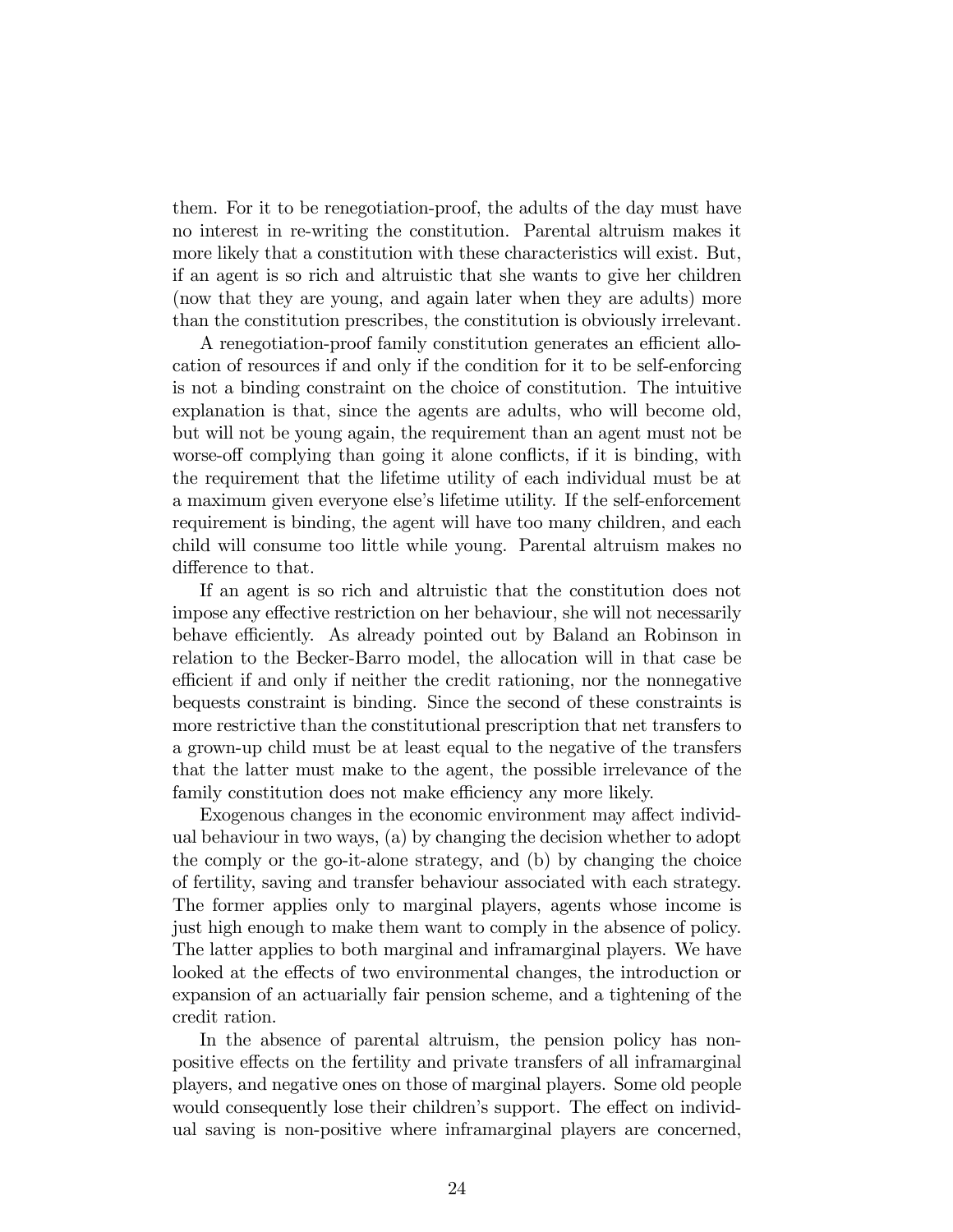positive where marginal players are. The effect on aggregate fertility is thus definitely negative, but the effect on aggregate saving may be positive or negative. This prediction is in sharp contrast with the one of standard life-cycle theory, that the policy would definitely discourage saving. Parental altruism makes some difference in other respects, but does not change the proposition that introducing or expanding a public pension scheme may actually raise aggregate saving.

Whether the agents are altruistic towards their children or not, a reduction in the amount they are allowed to borrow may induce some of them to have more children, and make larger transfers. This prediction contrasts with those of conventional models of either the altruistic or exchange variety.

These results may come as a surprise to anyone who is used to thinking in terms of infinitesimal adjustments of the decision variables to infinitesimal changes in the exogenous ones. In a model where the first and most important decision is about which strategy to follow, however, it is perfectly natural that the discreet changes associated with a strategy switch will dominate infinitesimal within-strategy adjustments. We have chosen the pension policy and credit rationing examples advisedly because, in both cases, the signs of some of the changes implied by a strategy switch are the opposite of those implied by an adjustment without change of strategy.

#### 7 References

Anderberg, D. and A. Balestrino (2003), Self-Enforcing Transfers and the Provision of Education, *Economica* 70,  $55-71$ 

Baland, J. M. and A. Robinson (2002), Rotten Parents, Journal of Public Economics 84, 341-356

Becker, G. S. and R. J. Barro, 1988, A Reformulation of the Economic Theory of Fertility, Quarterly Journal of Economics 103, 1-25

and K. M. Murphy (1988), The Family and the State, Journal of Law and Economics 31, 1-18

Bernheim, B. D. and D. Ray (1989), Collective Dynamic Consistency in Repeated Games, Games and Economic Behavior 1, 295-326

Cigno, A. (1993), Intergenerational Transfers Without Altruism: Family, Market and State, European Journal of Political Economy 9, 505-518

<sup>-</sup>, Casolaro, L. and F. C. Rosati (2002), The Impact of Social

Security on Saving and Fertility in Germany, FinanzArchiv 59, 189-211 <sup>-</sup>, Giannelli, G. C., Rosati, F. C. and D. Vuri (2004), Is There

Such a Thing as a Family Constitution? A Test Based on Credit Rationing, IZA Discussion Paper  $N^{\circ}$  1116

and F. C. Rosati (1996), Jointly Determined Saving and